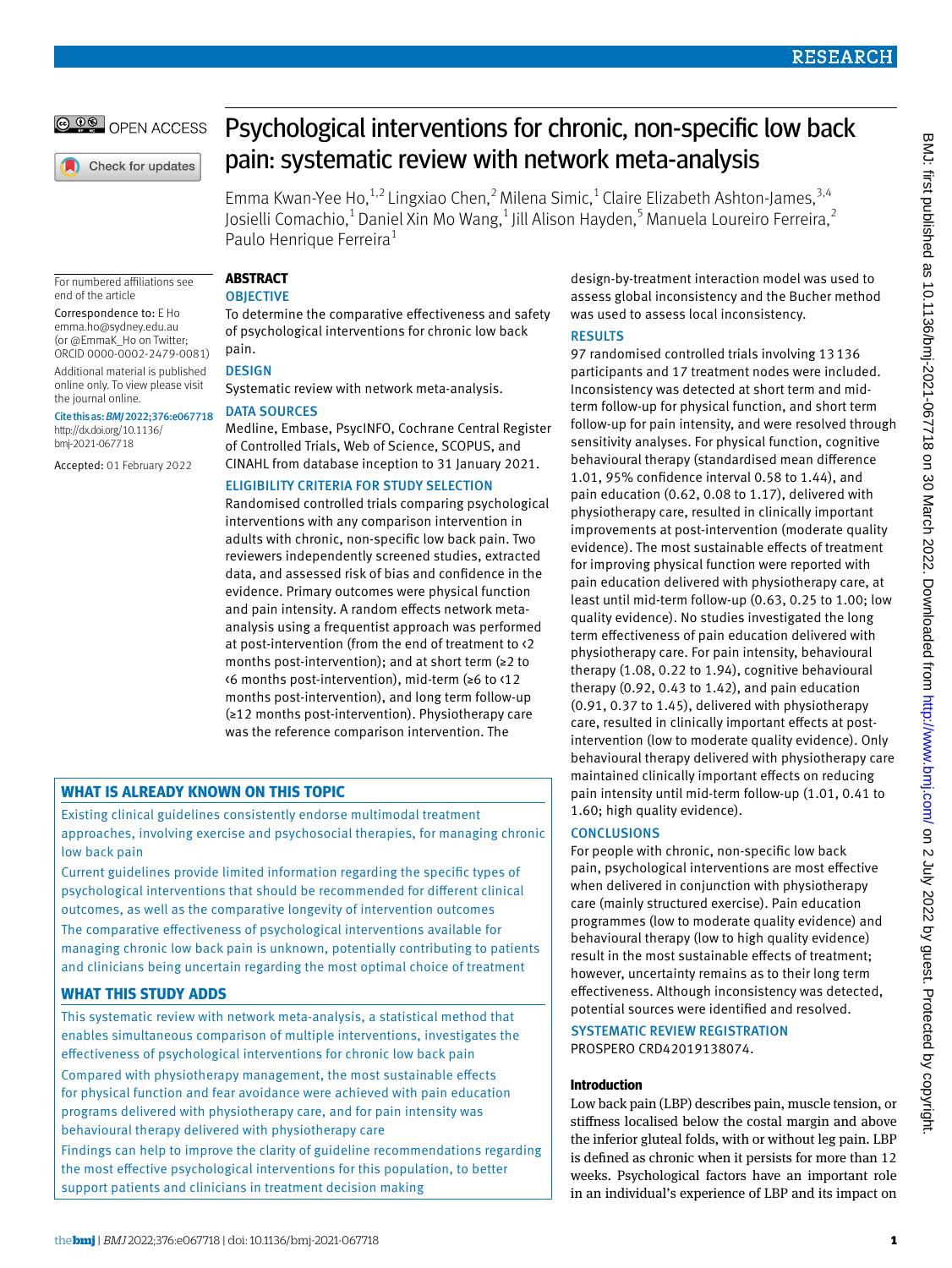their functioning and quality of life. Fear avoidance beliefs, depression, anxiety, catastrophic thinking, and familial and social stress are highly prevalent in adults with chronic  $LBP<sup>1</sup>$  and can increase the risk of physical disability, $2 \times 3$  manifesting as reduced functional capacity, avoidance of usual activities including work, and impaired societal and recreational participation.<sup>4</sup> Fear avoidance beliefs can also mediate the relation between pain and disability in individuals with  $LBP<sup>5.6</sup>$  and have an important influence on physical health related quality of life and health service usage in this population.<sup>7</sup> Consequently, consideration of psychological factors might be important in the management of LBP.<sup>8</sup>

Psychological interventions for chronic pain conditions commonly aim to reduce pain related distress and disability by changing patients' negative beliefs, behaviours, and attitudes through a combination of principles and strategies informed by psychological theories. Several systematic reviews have examined the effectiveness of psychological interventions for chronic, non-specific LBP. $^{9-15}$  Yet, previous reviews have mainly focused on a small selection of psychological approaches for chronic LBP (that is, cognitive behavioural therapy and behavioural therapies), neglecting more recently developed psychological interventions (that is, cognitive functional therapy and acceptance and commitment therapy). Importantly, previous reviews have conducted only independent pairwise metaanalyses, and to our knowledge, no attempts have been made to synthesise the results cohesively. Ultimately, the comparative effectiveness and safety of the wider collection of psychological interventions available for managing chronic LBP is unknown, representing an important gap in the evidence.

Most clinical practice guidelines endorse the use of psychological treatments for chronic LBP.<sup>16</sup> However, existing guidelines typically provide generic or incomplete recommendations. Cognitive behavioural therapy is the most frequently recommended psychological approach, $16$  often without mention of evidence for other forms of psychological interventions.<sup>17-19</sup> Some guidelines list a range of psychological interventions that might be beneficial for chronic LBP. $19-22$  However, making decisions about psychological interventions for LBP is fraught with difficulty owing to lack of information about which psychological interventions are most effective to obtain a specific clinical outcome of interest and a paucity of evidence for the comparative longevity of intervention outcomes. Examining the comparative effectiveness and safety of the wide range of available psychological interventions for chronic LBP might help to improve the clarity of guideline recommendations and better support clinicians and patients in treatment decision making.

In this systematic review, we used a network metaanalysis design (NMA) to investigate the comparative effectiveness of different types of psychological interventions for improving physical function, pain intensity, fear avoidance, health related quality of life, and intervention compliance in people with chronic, non-specific LBP. We also investigated the comparative safety of psychological interventions for this population. In contrast to traditional pairwise metaanalysis, NMA involves the synthesis of direct and indirect evidence to enable simultaneous comparison and ranking of numerous competing interventions within one coherent treatment network.

#### **Methods**

#### Study design

This systematic review with NMA was reported in accordance with the PRISMA statement for systematic  $reviews<sup>23</sup>$  and the PRISMA extension for NMA  $(PRISMA-NMA).<sup>24</sup>$  The protocol was registered on PROSPERO (registration No CRD42019138074) and the protocol paper was peer reviewed and published in *BMJ Open*. 25 The systematic review team consisted of physiotherapists (EK-YH, JC, DXMW, MS, MLF, and PHF), a medical doctor (LC), a psychologist (CEA-J), and a chiropractor (JAH). These reviewers are experienced in the design and conduct of systematic reviews.

#### Data sources

We searched Medline, Embase, PsycINFO, Cochrane Central Register of Controlled Trials, Web of Science, SCOPUS, and CINAHL via OVID from database inception until 31 August 2020, and updated our search on 31 January 2021. Our search combined an exhaustive list of concepts, language, and keywords for randomised controlled trial, LBP, and psychological interventions (supplementary A). We also searched reference lists of relevant systematic reviews and clinical guidelines.

#### Study selection

#### Types of studies

We included parallel and cluster randomised controlled trials, and the first phase of crossover randomised controlled trials, which had been published in peer reviewed journals. We did not restrict our studies by length of follow-up. The search excluded observational studies, non-randomised trials, short reports, research letters, conferences abstracts, or studies that had not been published as full length articles in peer reviewed scientific journals. In accordance with the Cochrane Handbook,<sup>26</sup> cluster randomised controlled trials were included only when study results accounted for the cluster design (eg, data analysed at the level of allocation).

#### Types of participants

We included studies of people aged 18 years and older, experiencing chronic, non-specific LBP, with or without the presence of leg pain. We defined chronic, non-specific LBP according to guidelines from the UK National Institute for Health and Care Excellence as pain in the back between the bottom of the rib cage and buttocks crease with no known pathoanatomical cause, for more than 12 weeks in duration.<sup>17 27</sup> The analysis excluded studies of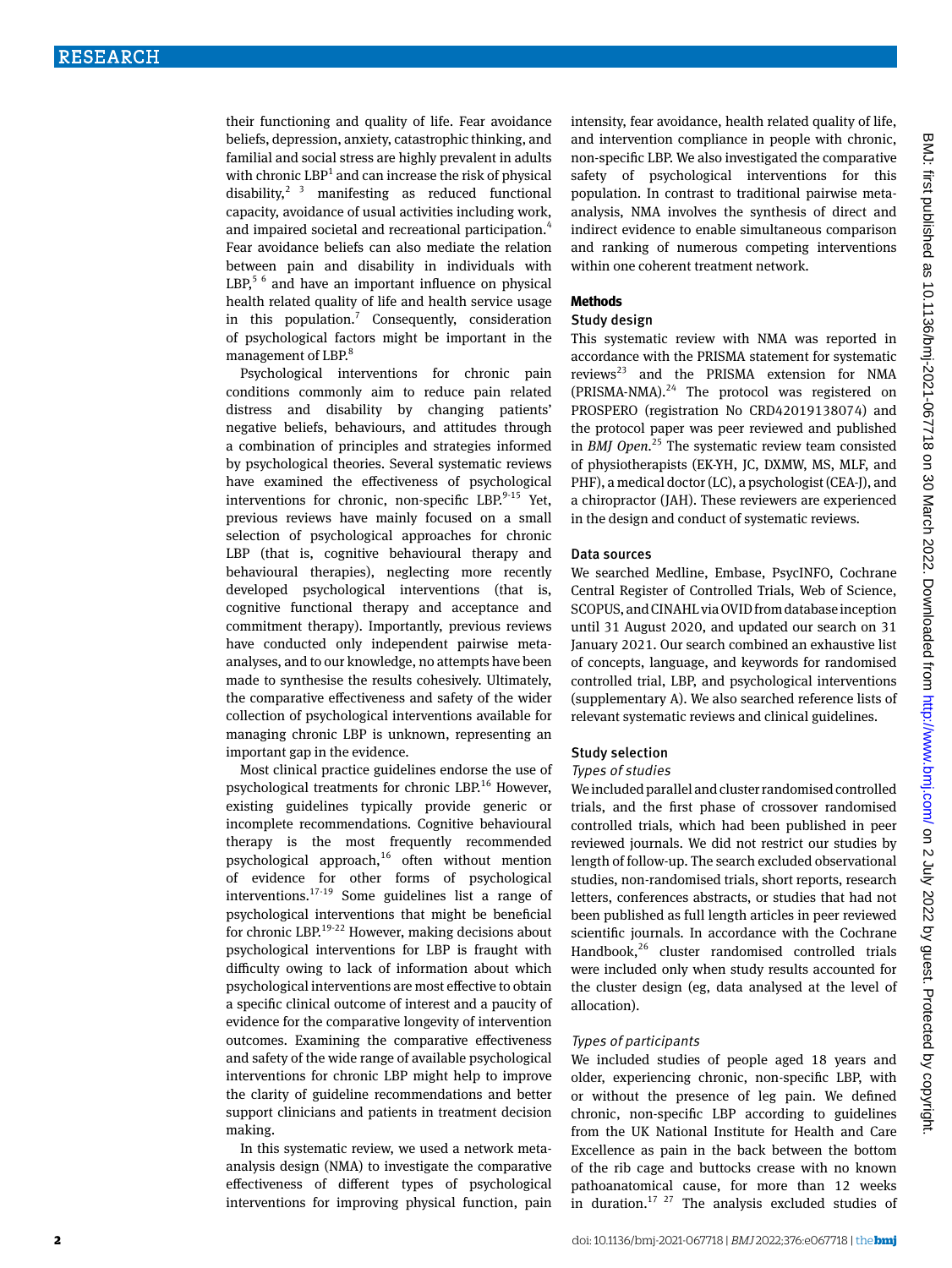participants with serious pathologies (eg, spinal stenosis, malignancy, trauma, vertebral fracture, infection, and inflammatory disorders). We included studies involving a combination of populations with acute, subacute, or chronic LBP, provided that more than 50% of participants had chronic LBP and that the results were reported separately for the chronic LBP subgroup. The analysis also included studies of participants who had chronic LBP combined with other chronic pain conditions, provided that more than 50% of participants reported a diagnosis of chronic LBP and that the results were reported separately for the chronic LBP subgroup. Disagreements were resolved by consensus among systematic reviewers (EK-YH, JC, DXMW, PHF).

#### Types of interventions

We included studies comparing psychological interventions (independently or combined with another treatment) with any comparison interventions. We replicated the definition provided by Hoffman et al $^{10}$  by defining psychological interventions as interventions conceived by the authors of the study as being a psychological intervention. Our analysis expanded on this definition by further including interventions clearly based on any of the following approaches: cognitive behavioural therapeutic strategies, mindfulness based stress reduction, acceptance and commitment therapy, cognitive functional therapy, health coaching, biofeedback (delivered with a therapeutic intent to promote muscle relaxation), pain education, and counselling directly using principles of psychological theory. Examples of cognitive behavioural strategies were relaxation, graded exposure (desensitisation), imagery (distraction), goal setting, and operant conditioning. We also included studies of combined psychological approaches, defined as interventions containing two or more psychological approaches delivered together, with or without additional non-psychological cointerventions. The non-psychological co-interventions or comparison interventions identified by our search strategy had no restrictions, provided that the psychological, non-psychological co-intervention (if present), and comparison interventions could be classified into our initial prespecified treatment nodes (supplementary B). Citations identified by our search strategy were managed using Endnote  $X9^{28}$  and screened using Covidence.<sup>29</sup> Two pairs of reviewers (EK-YH and JC, JC and DXMW) independently screened eligibility in two stages: citation titles and abstracts, and full text. Disagreements were resolved by consensus among systematic reviewers (involving physiotherapists (EK-YH, JC, DXMW, and PHF) and the psychologist (CEA-J)).

#### Outcome measures

The primary outcomes were physical function and pain intensity of the lower back, which were continuous outcomes. The secondary outcomes were fear avoidance, health related quality of life,

intervention compliance, and safety. We defined fear avoidance as fear of pain and consequent avoidance of movement. Intervention compliance was assessed as the proportion of participants who completed their assigned intervention (psychological or comparison) during the intervention period. We defined safety as the proportion of participants who had at least one adverse effect during the intervention period. Adverse effects were broadly defined as any adverse event, side effect, complication, or event resulting in discontinuation of treatment, which was associated with the intervention (psychological or comparison) under investigation. Safety was assessed in studies that were included in the NMA for either of the primary outcomes of this systematic review.

Existing outcome data for all available follow-up time points were extracted for all outcomes of interest. We classified data according to the following intervals: pre-intervention (that is, baseline); post-intervention (that is, at the end of treatment or  $\leq 2$  months postintervention); short term treatment sustainability (from ≥2 to <6 months post-intervention); mid-term treatment sustainability (from ≥6 to <12 months postintervention); and long term treatment sustainability (≥12 months post-intervention). An NMA was conducted at each time point separately. If two or more follow-up assessments occurred within a given time point, we analysed data that were assessed at the time point closest to the lower limit of the respective category.

The primary endpoint for all analyses was postintervention.

#### Data extraction

Two reviewers (JC and DXMW) independently extracted all available data for publication (eg, publication year and funding), study design (eg, number of participants randomised and duration of follow-up), participants (eg, age, sex, body mass index, race or ethnic minority, comorbidities, and socioeconomic status (that is, education and income levels)), and intervention characteristics (eg, key components of the psychological and comparison interventions, intervention dosage and frequency, and intervention duration), as well as relevant outcome data. Disagreements were resolved by consensus among systematic reviewers (JC, DXMW, EK-YH, PHF). We contacted 21 authors of studies that might have met our inclusion criteria to request information or data to determine suitability for inclusion in our systematic review (eg, availability of data for chronic, non-specific LBP subgroup only, data for sample characteristics, and missing outcome data). In total, 12 (57%) of 21 authors provided the necessary information or data.

For studies reporting two or more measures of physical function at a given time point, we used the following hierarchy for extraction: Oswestry Disability Index, Roland Morris Disability Questionnaire, Core Outcome Measures Index, Quebec Back Pain Disability Index, rating scales for disability within a composite measure of physical function (eg, 12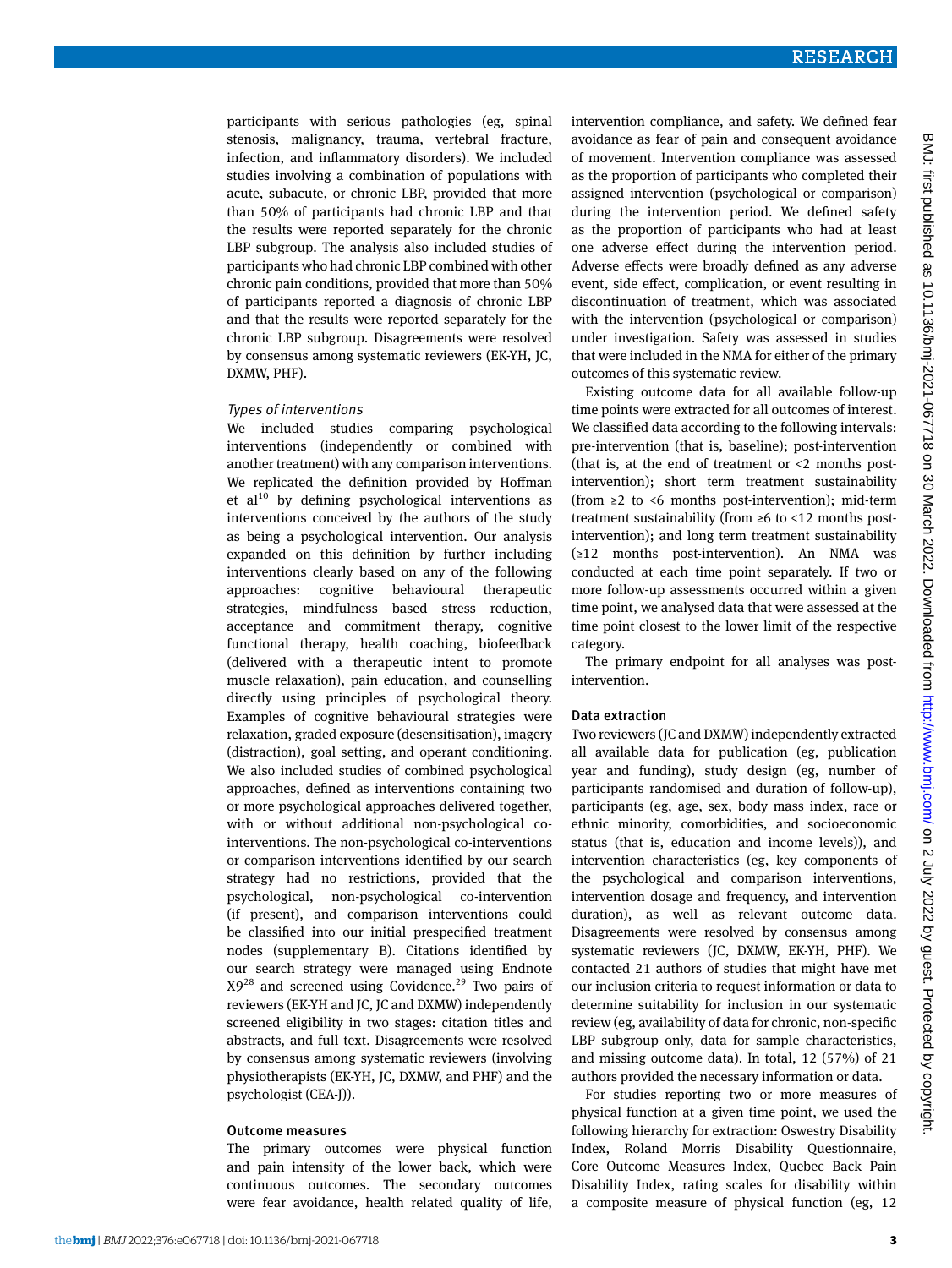or 36 item short form (SF-12 or SF-36)), and other measurement tools.<sup>30 31</sup> For studies reporting two or more measures for pain intensity at a given time point, we used the following hierarchy for extraction: Numeric Rating Scale, Visual Analogue Scale, rating scale for pain intensity from a composite measure of pain intensity (eg, McGill Pain Questionnaire), and other measurement tools.<sup>30 31</sup> For studies reporting two or more measures for pain intensity at a given time point, we extracted data according to the following order: average pain intensity (preferred), worst pain intensity, and alternative measures of pain intensity. For studies reporting two or more measures of fear avoidance at a given time point, we used the following hierarchy for extraction: Fear Avoidance Beliefs Questionnaire; Pain Catastrophising Scale; Tampa Scale of Kinesiophobia; Fear of Pain Questionnaire; rating scales of fear avoidance from a composite measure of fear avoidance; and other measurement tools.32 If authors reported Fear Avoidance Belief Questionnaire scores, we extracted data according to the following hierarchy: physical activity scale, work scale, overall score. If authors only provided an overall score for the Fear Avoidance Beliefs Questionnaire, we contacted them for the physical activity (preferred) or work subscores. For studies measuring health related quality of life at a given time point, we used the following hierarchy for extraction: Patient-Reported Outcomes Measurement Information System-Global Health-10; EuroQoL-5D; SF-12 or SF-36 (physical component summary subscore); SF-12 or SF-36 (mental component summary subscore); SF-36 (overall score); Nottingham Health Profile  $30\,31$ ; rating scale from a composite measure of health related quality of life; and other measurement tools.

To assess intervention compliance, we extracted the number of participants who completed their assigned intervention, as reported by the study authors. If this information was not available, we subtracted the sum of the reported number of participants who did not commence their assigned intervention and those who commenced but discontinued their assigned intervention, from the total number of participants allocated to the respective intervention group. Studies that did not report any of the previously mentioned information clearly were not included in the NMA for intervention compliance. In accordance with the protocol, we initially assumed intervention compliance for no intervention was  $100\%$ .<sup>25</sup> However, we decided that this assumption was not clinically meaningful and would bias effect estimates. Therefore, we excluded the no intervention treatment node from our NMA for intervention compliance.

## Risk of bias in individual studies and confidence in the evidence

After pilot testing, two reviewers (JC and DXMW) independently assessed risk of bias for the relevant outcomes, only in studies included in the NMA, using the licensed Excel tool to implement the revised Cochrane risk-of-bias 2 tool for randomised trials. $33\frac{34}{3}$  An overall risk of bias judgment (low risk of bias, some concerns, or high risk of bias) was made based on five domain level judgments, as described in Sterne et al.<sup>35</sup> Disagreements were resolved through a third reviewer (EK-YH). Confidence in the cumulative evidence was evaluated using the Confidence in NMA (CINeMA) framework,  $35$  a web application of the Grading of Recommendations Assessment, Development, and Evaluation ratings approach. A description of the reasons for downgrading confidence ratings has been provided in supplementary K.

#### Treatment node classification

The final network consisted of 17 treatment nodes (table 1, supplementary B). Examples of interventions or approaches that were classified into the respective treatment nodes have been described in the published protocol paper. $^{25}$  Psychological interventions were clustered into six nodes: behavioural interventions, cognitive behavioural therapies, mindfulness, counselling, pain education, and combined psychological approaches (that is, the delivery of two or more psychological approaches together, in the absence of a non-psychological co-intervention). Comparison interventions were classified as: physiotherapy care, general practitioner care, advice, no intervention, and usual care. Each psychological intervention node, delivered with physiotherapy care as a co-intervention, formed a separate treatment node.

Physiotherapy care was the reference comparison intervention. Physiotherapy care was selected because exercise and passive therapies, which are frequently prescribed or used by physiotherapists, were the most frequently investigated comparison interventions in the included studies and because exercise is the most commonly endorsed treatment approach for managing chronic LBP. $8^{16}$  To explore potential heterogeneity within the physiotherapy care node, we identified all studies included in the review that involved physiotherapy care (as a non-psychological co-intervention or a comparison intervention) in at least one of the intervention arms. Then, we delineated between the number of studies in which the physiotherapy care node consisted of exercise alone, passive therapy alone, or exercise delivered with passive therapy.

#### Statistical analysis

We conducted quantitative analysis for physical function, pain intensity, fear avoidance, and intervention compliance. For both traditional pairwise meta-analyses and NMA, we estimated random effects using the restricted maximum likelihood method, and derived 95% confidence intervals using the Hartung-Knapp-Sidik-Jonkman approach.<sup>41</sup> We performed traditional pairwise metaanalyses for all direct comparisons with at least two studies available, and random effects NMA with a frequentist approach to simultaneously combine direct and indirect evidence. We assumed that the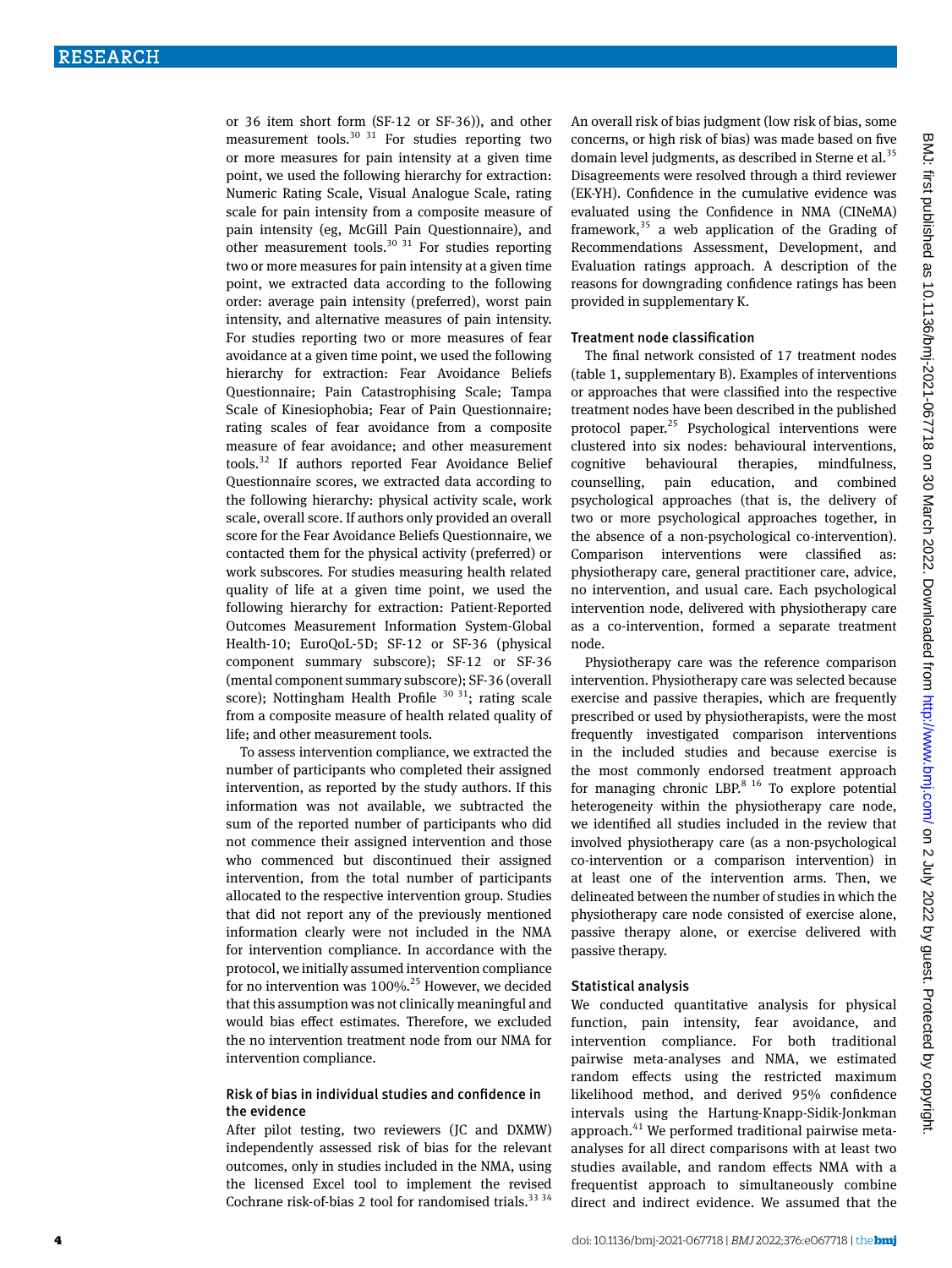| Table 1   Final treatment noues included in network ineta-analysis               |                                                                                                                                                                                                                                                                                                                                                                                                                                                                                 |  |  |  |  |  |
|----------------------------------------------------------------------------------|---------------------------------------------------------------------------------------------------------------------------------------------------------------------------------------------------------------------------------------------------------------------------------------------------------------------------------------------------------------------------------------------------------------------------------------------------------------------------------|--|--|--|--|--|
| <b>Treatment node</b>                                                            | <b>Description</b>                                                                                                                                                                                                                                                                                                                                                                                                                                                              |  |  |  |  |  |
| <b>Psychological interventions</b>                                               |                                                                                                                                                                                                                                                                                                                                                                                                                                                                                 |  |  |  |  |  |
| Behavioural therapy                                                              | Psychological approaches focused on facilitating the removal of positive reinforcement of pain behaviours and promoting health<br>behaviours, in the absence of cognitive strategies <sup>14 15</sup>                                                                                                                                                                                                                                                                           |  |  |  |  |  |
| Cognitive behavioural therapy                                                    | Combination of behavioural therapies with an additional focus of changing unhelpful cognitions (thoughts, beliefs, and attitudes), or<br>promoting emotion regulation and problem solving <sup>15</sup>                                                                                                                                                                                                                                                                         |  |  |  |  |  |
| Mindfulness                                                                      | Psychological approaches focused on practicing techniques such as meditation, non-judgmental attention control, and awareness (eg,<br>mindfulness based stress reduction, and acceptance and commitment therapy) <sup>36.37</sup>                                                                                                                                                                                                                                               |  |  |  |  |  |
| Counselling                                                                      | Psychological approaches focused on using supportive communication and active listening techniques to facilitate healthy behaviour<br>change (eg, health coaching and motivational interviewing) <sup>38 39</sup>                                                                                                                                                                                                                                                               |  |  |  |  |  |
| Pain education                                                                   | Psychological approaches focused on improving understanding and knowledge about pain (eg, a biomechanical explanation of LBP),<br>but are clearly focused on the reconceptualisation of beliefs about the pain experience <sup>40</sup>                                                                                                                                                                                                                                         |  |  |  |  |  |
| Combined psychological approaches                                                | The delivery of two or more psychological approaches together, in the absence of a non-psychological co-intervention (eg, pain<br>education delivered with behavioural therapy)                                                                                                                                                                                                                                                                                                 |  |  |  |  |  |
| Psychological interventions delivered<br>with non-psychological co-interventions | Behavioural therapy with physiotherapy care; cognitive behavioural therapy with physiotherapy care; mindfulness with physiotherapy<br>care; counselling with physiotherapy care; pain education with physiotherapy care; combined psychological approaches with<br>physiotherapy care                                                                                                                                                                                           |  |  |  |  |  |
| <b>Comparison interventions</b>                                                  |                                                                                                                                                                                                                                                                                                                                                                                                                                                                                 |  |  |  |  |  |
| Physiotherapy care                                                               | Interventions that include any combination of care typically delivered by a physiotherapist, for example: formally prescribed and<br>structured exercise programmes (eg, consisting of aerobic, strengthening, stretching, stabilisation, and motor control exercises);<br>passive treatment, including but not limited to spinal manipulative therapy, massage, and electrotherapies; general advice delivered in<br>combination with structured exercise or passive treatment |  |  |  |  |  |
| General practitioner care                                                        | Interventions considered as standard care provided by general practitioners (eg, medications)                                                                                                                                                                                                                                                                                                                                                                                   |  |  |  |  |  |
| Advice                                                                           | Interventions involving the provision of general advice that is not psychologically informed. Eg, direct instructions to increase physical<br>activity levels, in the absence of a formally prescribed, structured exercise programme                                                                                                                                                                                                                                           |  |  |  |  |  |
| No intervention                                                                  | Eg, waitlist control or no intervention                                                                                                                                                                                                                                                                                                                                                                                                                                         |  |  |  |  |  |
| Usual care                                                                       | Interventions that could not be classified into the other treatment nodes                                                                                                                                                                                                                                                                                                                                                                                                       |  |  |  |  |  |

heterogeneity variance across different comparisons within the NMA model were the same. We estimated the mean rank and relative treatment rankings for each intervention node according to the surface under the cumulative ranking curve (SUCRA) values. We produced rankograms for the primary outcomes at each time point of analysis.

 $T_{\rm{m}}$   $T_{\rm{m}}$   $T_{\rm{m}}$  included in network meta-

Many studies only reported change from baseline scores and did not provide outcome scores at postintervention or follow-up time points. Consequently, to maximise the number of studies included in the NMA, we converted mean baseline and outcome scores for each intervention group, at each relevant time point, into scores of change from baseline with the accompanying measures of variance. Change scores were calculated in accordance with formulas provided in the Cochrane Handbook.<sup>26</sup> We calculated change from baseline means by subtracting outcome means from baseline means, and calculated change from baseline standard deviations by using the formula provided in the handbook, assuming a correlation coefficient (r) of 0.50.<sup>26</sup> We selected r=0.50 as a conservative approximation of estimates presented by Suzuki et al, $42$  who examined the correlation between changes in pain intensity in people with chronic LBP relative to changes in various clinical outcomes after treatment. Continuous outcomes (that is, physical function, pain intensity, fear avoidance) were measured using different rating scales; therefore, we converted outcomes to standardised mean differences (SMD) and 95% confidence intervals. We assessed intervention compliance as odds ratios with corresponding 95% confidence intervals.

For studies involving two or more interventions classified as the same treatment node, with at least one other comparison intervention available (eg, a study involving three arms, in which two arms were classified as physiotherapy care, and the third arm was classified as pain education), data from the duplicated treatment nodes were pooled and the study was included in the meta-analyses. However, studies that compared only the same type of psychological intervention, without any other comparison interventions (eg, a study involving two arms, where both arms were classified as cognitive behavioural therapy), were excluded from the meta-analyses.

We classified magnitudes of effect according to the following criteria: small or slight (SMD  $\geq$ 0.20 to <0.50), moderate (SMD ≥0.50 to <0.80), or large or substantial (SMD ≥0.80).<sup>43 44</sup> We also selected SMD values of 0.50 as the cut-off point for clinical effectiveness, which was equivalent to a mean difference of the following values between groups:

- 2.3 points on the Roland Morris Disability Questionnaire (0 to 24) scale for physical function (that is, 9.7 points difference on a 0 to 100 scale);
- 12.7 points on the Modified Von Korff (0 to 100) scale for pain intensity; and
- 3.3 points on a Fear Avoidance Beliefs Questionnaire (0 to 24) scale for fear avoidance (that is, 13.4 points difference on a 0 to 100 scale).

To transform SMD to mean difference values, based on a methodological paper, $45$  we multiplied the SMD by the pooled standard deviation obtained from the largest trial assessing each outcome: physical function, $46$  pain intensity, $46$  and fear avoidance. $46$  We used Stata (version 14) for all analyses. $47$  We used the metan command (with Hartung-Knapp-Sidik-Jonkman adjustment applied) for the pairwise meta-analyses, and the network package and network graphs package for the NMA.<sup>47</sup>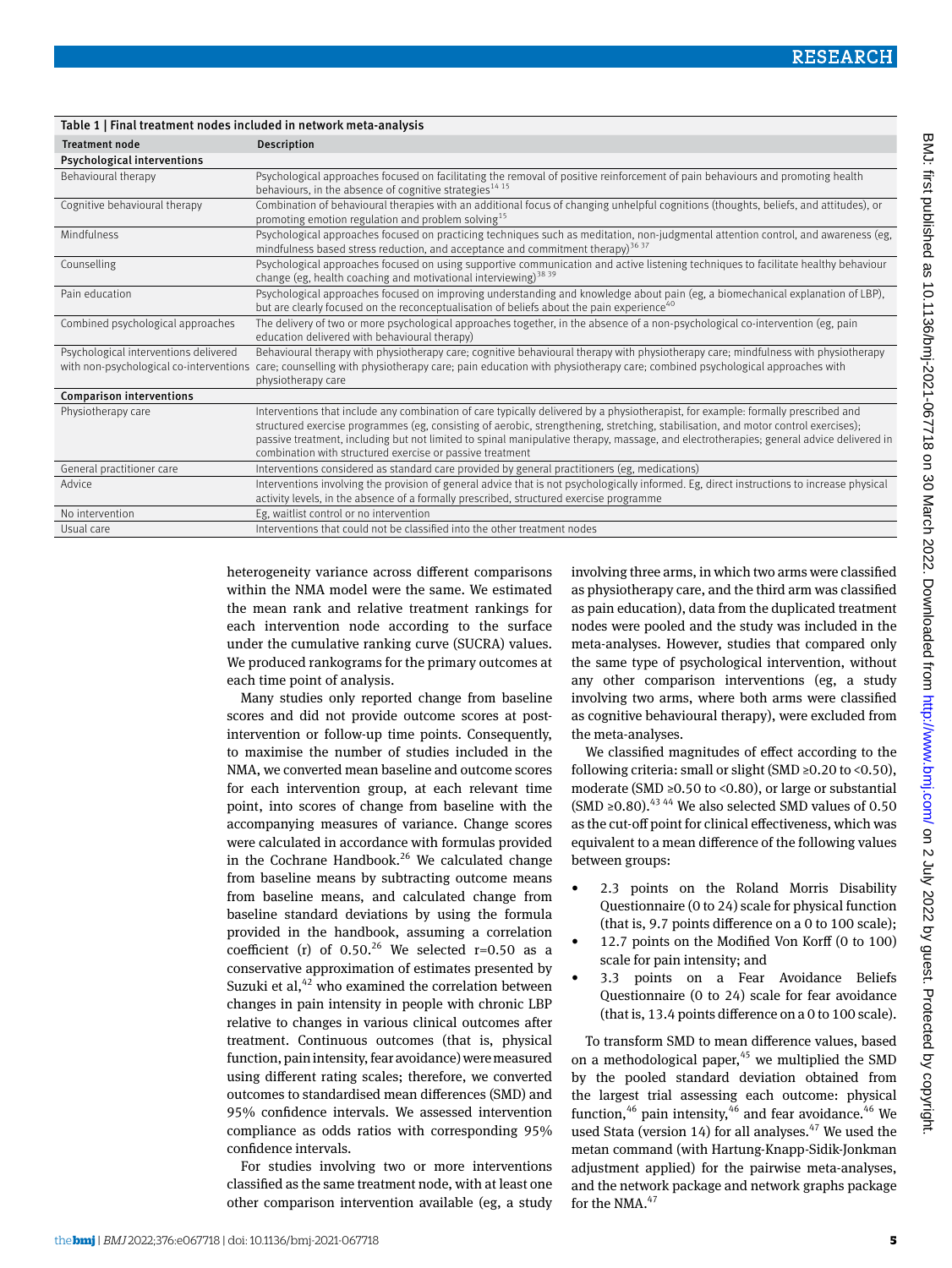We attempted but were unable to perform a metaanalysis for health related quality of life and safety, owing to heterogeneity of assessment or reporting or both. The results of studies assessing health related quality of life were summarised descriptively. For safety, we dichotomised studies into two groups. The first consisted of studies that provided clear information about adverse effects occurring during the intervention period, including information about relatedness to the intervention or interventions under investigation (which were summarised descriptively). The second group included studies that did not provide clear information about any adverse effects occurring during the intervention period, including information about relatedness to the intervention or interventions under investigation. Only results of studies from the first group for safety were summarised descriptively.

#### Dealing with missing outcome data and missing statistics

For continuous outcomes, we imputed missing data by converting standard errors, P values, or confidence intervals into standard deviations.<sup>26</sup> If a study reported only the median or interquartile range, the standard deviation was calculated by dividing the interquartile range by 1.35, and we considered the median to be equivalent to the mean. If relevant information was provided in figures, we extracted data from the graphs. Authors were contacted when data could not be obtained. We performed sensitivity analyses excluding data imputed from median and interquartile range values, which was only relevant to the primary outcomes, to examine the robustness of our primary analyses. Effect estimates were highly similar to our primary analysis in terms of the magnitude and certainty of the effect, and clinical significance (supplementary N).

#### Assumptions of transitivity and consistency

We assessed transitivity by visual inspection of a table containing categorised study characteristics: mode study setting (inpatient, outpatient, outpatient online only); intervention duration (weeks); mode of studylevel mean participant age, dichotomised as younger than 50 years or 50 years and older; mode of studylevel sex distribution, dichotomised as a population of less than 50% of male individuals or 50% or more of male individuals; and outcome scales reported. Global inconsistency of the entire network was assessed by the design-by-treatment interaction model.<sup>48</sup> Local inconsistencies were assessed by the Bucher method.<sup>49</sup> If global inconsistency was detected, we explored possible causes of inconsistency through sensitivity analyses.

#### Evaluation of small-study effects

Small-study effects were evaluated by visual inspection of comparison-adjusted funnel plots, including only comparisons with at least one study available, for asymmetry.48 We performed meta-regression using the total sample size to detect small-study effects.<sup>50</sup>

We attempted to perform a sensitivity analysis by excluding studies with a sample size of less than 100; however, this process resulted in the exclusion of 53 (55%) of 97 studies from our systematic review, leading to large changes in our network structure. Therefore, this additional analysis was not performed.

#### Sensitivity and subgroup analyses

To examine the robustness of our results and to examine sources of potential inconsistency, we performed the following sensitivity analyses at post-intervention: firstly, excluding studies with high risk of bias; secondly, including only studies using intention-to-treat analysis; thirdly, excluding studies published before the year 2000; and finally, excluding studies of patients with leg pain. To examine whether older studies resulted in remarkable changes in effect estimates, we also performed two additional sensitivity analyses for each of the primary outcomes, excluding studies published before year 1995 and before year 2005. For outcomes analysed quantitatively, we did meta-regression at each time point based on mean age, percentage of male individuals, and sample size.

For physical function, pain intensity, and fear avoidance, we performed meta-regression at each time point based on baseline values of the respective outcome. Because study authors used different measurement scales, we converted baseline data to standardised 0 to 100 (maximum) scales before performing meta-regressions. Subgroup analyses based on meta-regression results were only performed when both of the following criteria were met: P value of the regression coefficient was less than 0.05 and 10 or more studies were available for the relevant comparison.51 If inconsistency continued to persist in the network, we then sought to remove it by performing sensitivity analyses excluding portions of evidence in the network,<sup>48</sup> based on visual inspection of possible sources of intransitivity across relevant studies. For these analyses, which were only relevant to the primary outcomes, we presented the justifications for exclusion, the resulting effect estimates, and the corresponding global tests of inconsistency (showing no detected inconsistency) in supplementary N. Owing to heterogeneity of reporting, we were unable to perform meta-regression based on intervention dosage or frequency. We attempted but were unable to perform subgroup analyses based on intervention delivery format (that is, face-to-face, telephone administered, web based, self-help booklets, and hybrid; dichotomised as face-to-face or other delivery format) or setting (that is, individual, group based, and hybrid; dichotomised as group based or other delivery setting). After dichotomising interventions according to delivery format and setting, we observed large changes in the network structure (that is, many treatment nodes became disconnected, resulting in networks that were dissimilar to the primary network plots). Therefore, we did not proceed with subgroup analyses.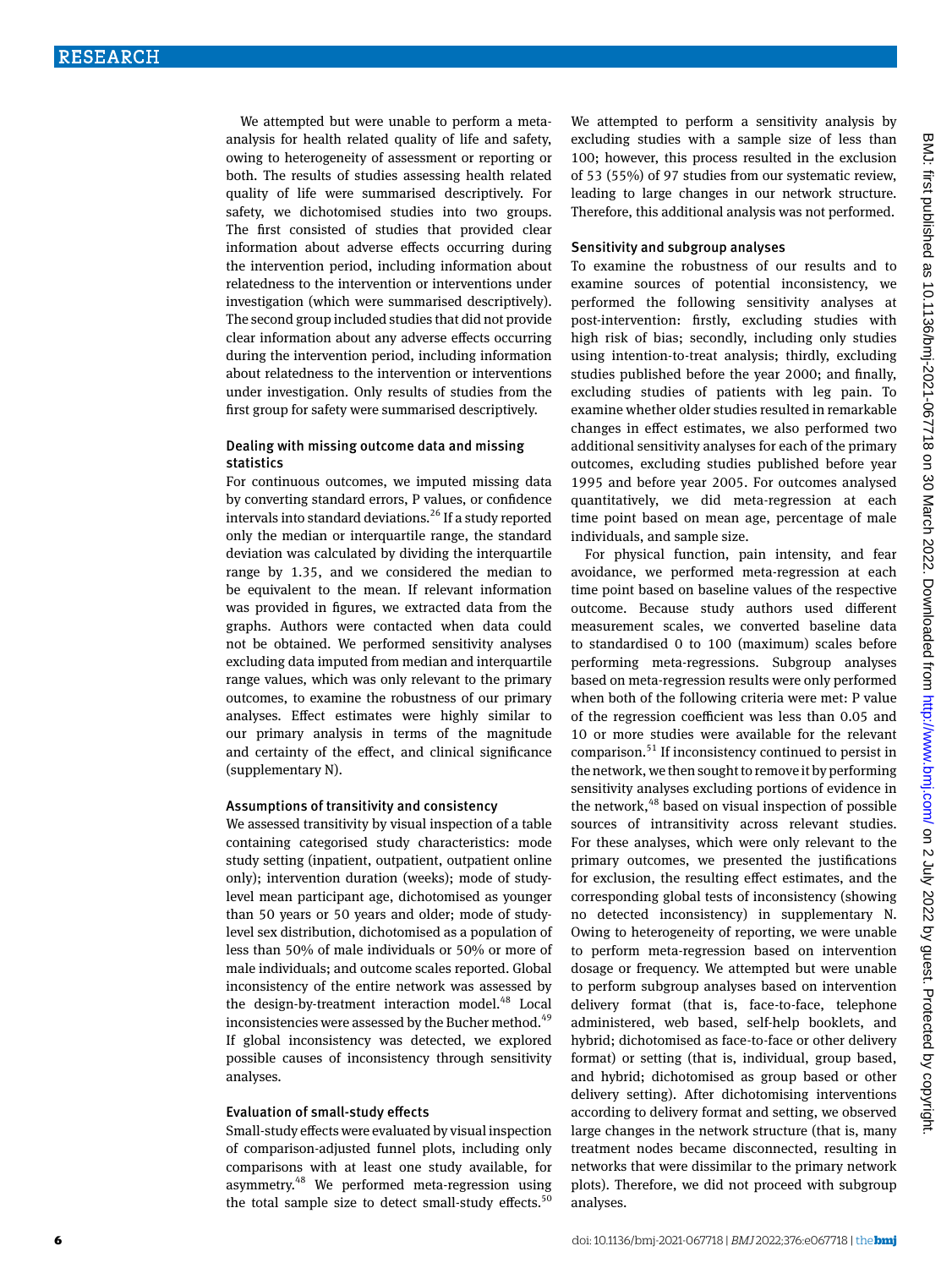#### Patient and public involvement

This study is an NMA of previously published studies. No patients were involved in setting the research question or the outcome measures, nor were they involved in developing plans for the design and conduct of the study. No patients were asked to advise on interpretation or writing up of results.

#### **Results**

Overall, 7983 records were identified from electronic database (6919 records) and registry searches (1064 records). After removing duplicates, 4728 records were screened for titles and abstracts, and 235 full text articles were screened for eligibility (see supplementary C). From electronic database and registry searching, we identified 70 eligible articles.

An additional 27 records which were identified from other sources (that is, reference lists of relevant systematic reviews<sup>9-15</sup> and clinical guidelines,  $17^{22}$   $^{52}$ citation alerts, and contacting authors of included studies) were also included in the review. No cluster randomised controlled trials were eligible for inclusion in our review. In total, 97 articles involving 97 unique studies and 13136 people with chronic, non-specific LBP were included in the systematic review (fig 1). Figure 2 and figure 3 depict the network plots for the primary outcomes (supplementary Q).

#### Overview of studies

Table 2 presents general characteristics of the 97 included studies, separated by study outcomes (supplementary D and E). Post-intervention was the



Fig 1 | Study selection flowchart. \*One article reported data on two unique studies, one article reported long term follow-up data, and one article provided additional baseline data that were not available in a related, included article reporting the same study. †One article reported long term follow-up data for two unique studies. LBP=lower back pain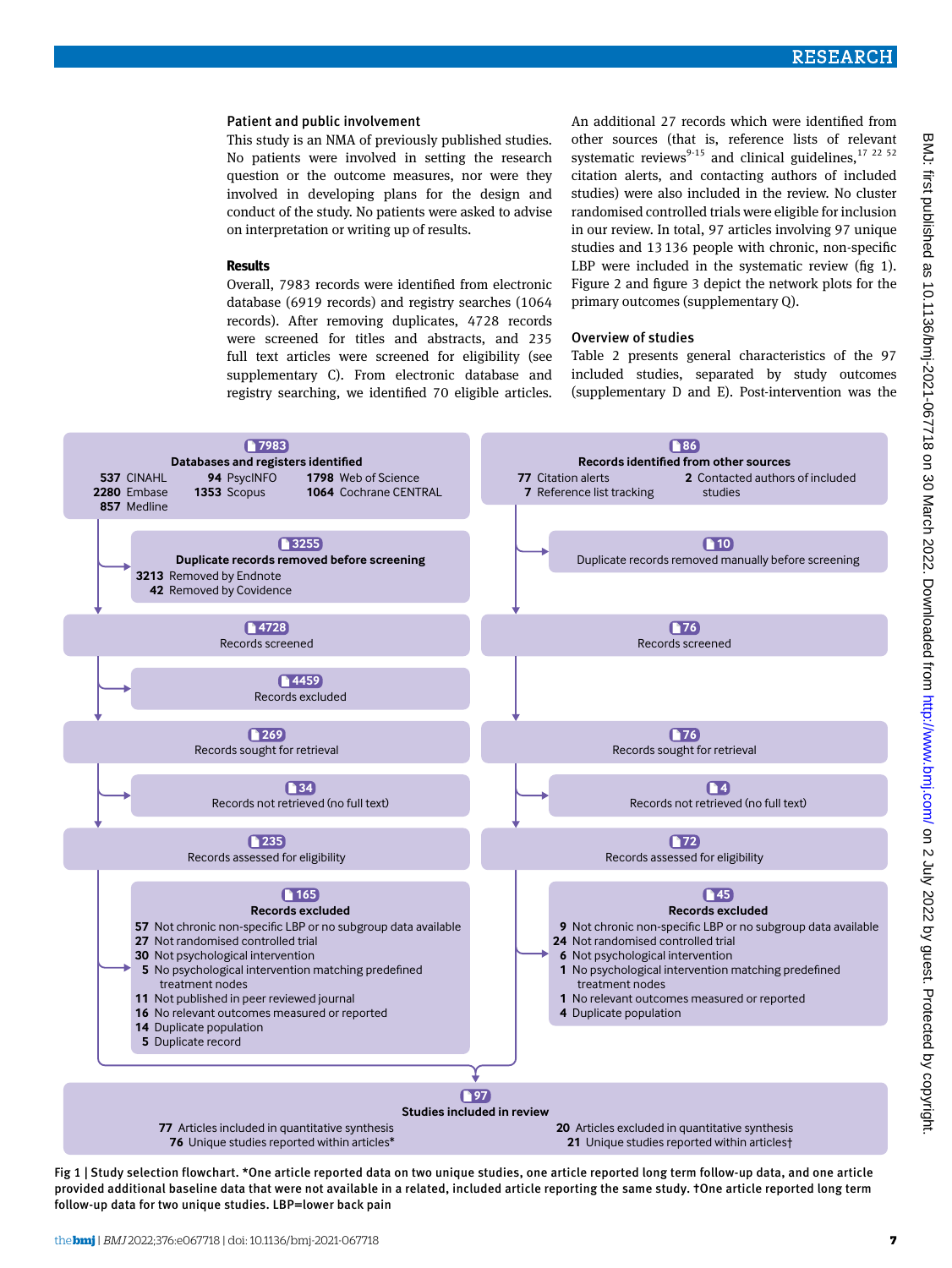

Fig 2 | Network plots of physical function and pain intensity at post-intervention and short term follow-up. Adv=advice; BT=behavioural therapy; BT +PC=behavioural therapy delivered with physiotherapy care; CBT=cognitive behavioural therapy; CBT+PC=cognitive behavioural therapy delivered with physiotherapy care; CP=combined psychological approaches; CP+PC=combined psychological approaches delivered with physiotherapy care; Csl=counselling; Csl+PC=counselling delivered with physiotherapy care; GP=general practitioner care; Mind=mindfulness; Mind+PC=mindfulness delivered with physiotherapy care; NI=no intervention; PE=pain education; PE+PC=pain education delivered with physiotherapy care; PC=physiotherapy care; UC=usual care

most frequently assessed time point across all outcomes. Most studies were published between 2011 and 2021 and were conducted in Europe (table 2). Physiotherapy care was the most frequently investigated comparison intervention for all outcomes. Mean body mass index and study sample size were similar across studies assessing physical function and pain intensity (table 2). However, mean age and percentage of males differed slightly across studies assessing physical function and pain intensity (table 2).

Overall, the reporting of socioeconomic information (eg, occupational status, educational levels, income, race, or ethnic minority) was poor and inconsistent across the included studies. For example, 32 (33%) of 97 included studies reported information on occupational status, of which only 14 reported study level data. Of 97 included studies, 32 (33%) reported information on educational levels, of which only 10 studies reported study level data. To explore whether these factors were potential effect modifiers, we attempted but were unable to impute arm level data from the remaining studies, owing to heterogeneity of reporting by study authors, precluding subgroup analyses or meta-regression.

Twenty one unique studies were not included in the NMA for physical function and pain intensity, and eight unique studies were not included in the NMA for fear avoidance (see supplementary G).

## Exploring potential heterogeneity of the physiotherapy care node

To explore potential heterogeneity in the physiotherapy care reference node, we summarised all studies that investigated physiotherapy care, delivered as a non-psychological co-intervention or comparison intervention (supplementary F). In total, 44 unique studies included at least one intervention arm of physiotherapy care as a nonpsychological co-intervention. From these 44 studies, 36 (82%) investigated exercise alone, six (14%) investigated exercise with passive therapy, and two (5%) investigated passive therapy alone, as non-psychological co-interventions. In total, 33 unique studies included at least one intervention arm involving physiotherapy care as a comparison intervention. From these 33 studies, 19 (58%) investigated exercise alone, nine (27%) investigated exercise with passive therapy, and four (12%) investigated passive therapy alone, as comparison interventions. Additionally, one study (3%) had two comparison arms classified as physiotherapy care (one arm involving the combined delivery of exercise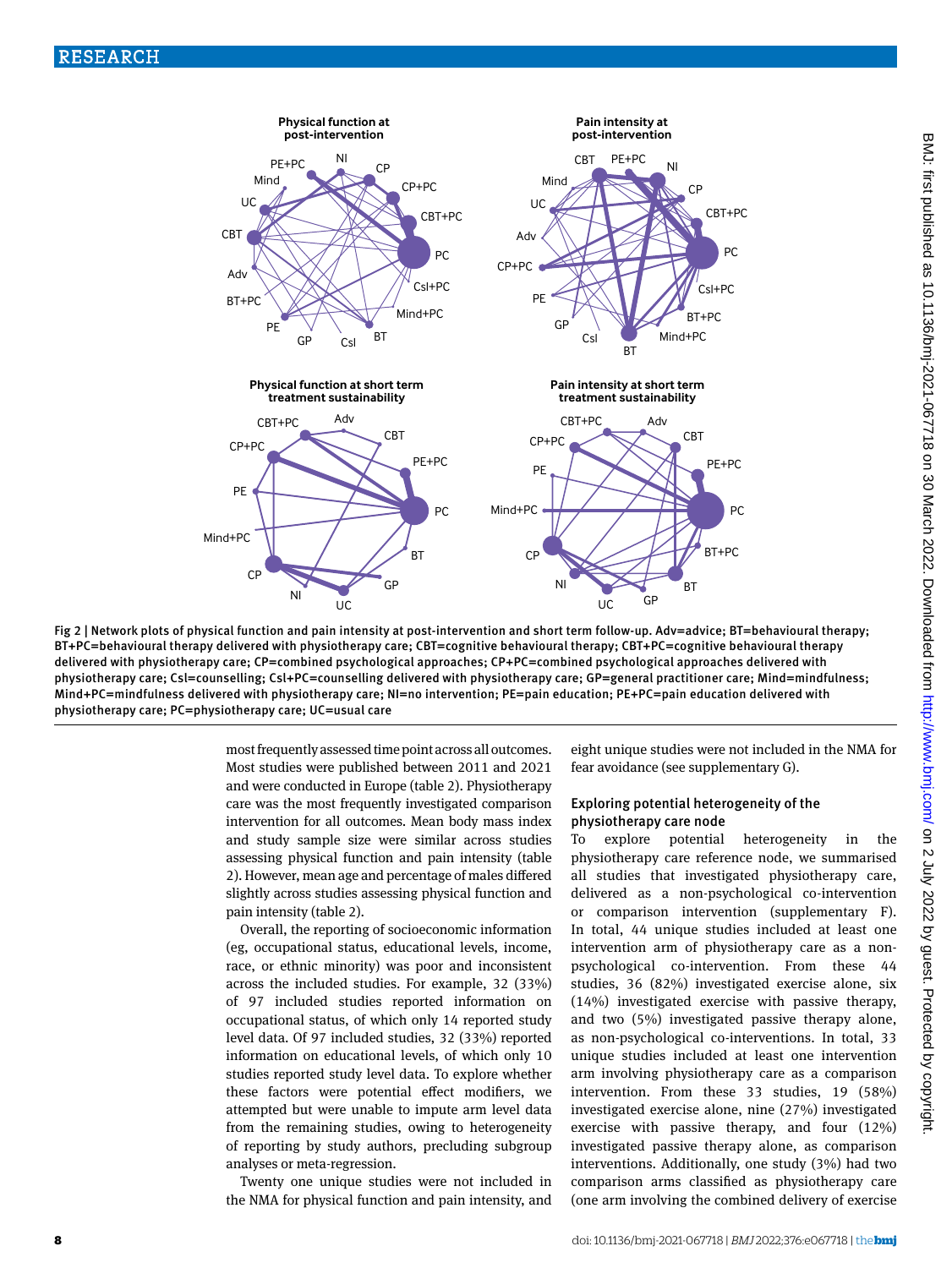

Fig 3 | Network plots of physical function and pain intensity at mid-term and long term follow-up. Adv=advice; BT=behavioural therapy; BT +PC=behavioural therapy delivered with physiotherapy care; CBT=cognitive behavioural therapy; CBT+PC=cognitive behavioural therapy delivered with physiotherapy care; CP=combined psychological approaches; CP+PC=combined psychological approaches delivered with physiotherapy care; Csl=counselling; GP=general practitioner care; Mind=mindfulness; Mind+PC=mindfulness delivered with physiotherapy care; NI=no intervention; PC=physiotherapy care; PE=pain education; PE+PC=pain education delivered with physiotherapy care; UC=usual care

with passive therapy and the other arm involving passive therapy delivered alone), which were pooled in the NMA. Overall, the physiotherapy care node mainly consisted of exercise interventions only, followed by a smaller number of studies investigating exercise delivered with passive therapy. Passive therapy was infrequently delivered alone, either as a co-intervention or a comparison intervention. Therefore, despite potential limitations of combining interventions considered effective (that is, exercise), ineffective (that is, passive therapies alone), and possibly effective (that is, exercise delivered with passive therapy) for chronic LBP, $^{17}$  we assumed that heterogeneity was unlikely to significantly affect the study results because most relevant studies involved exercise or exercise with passive therapy.

#### **Transitivity**

We summarised the study characteristics across direct comparisons within the network for physical function, pain intensity, fear avoidance, and intervention compliance (supplementary H). The mode study setting was balanced across all comparisons (conducted in outpatient settings) except in five (13%) of 38 comparisons for physical function, four (10%) of 40 comparisons for pain intensity, four (22%) of 18 comparisons for fear avoidance, and one (8%) of 13 comparisons for intervention compliance. Across dissimilar comparisons, online outpatient setting was the mode study setting across three (60%) of five comparisons for physical function, two (50%) of four comparisons for pain intensity, two (50%) of four comparisons for fear avoidance, and one (100%) of one comparisons for intervention compliance.

For physical function and pain intensity, the mode study level mean participant age appeared to be similar across most comparisons (<50 years), except in four (11%) of 38 comparisons for physical function, eight (20%) of 40 comparisons for pain intensity, four (22%) of 18 comparisons for fear avoidance, and three (23%) of 13 comparisons for intervention compliance. On further inspection, the mean age in four (67%) of six individual studies comprising the dissimilar comparisons for physical function was younger than 51.6 years,  $53-56$  and the mean age in nine (64%) of 14 studies comprising the dissimilar comparisons for pain intensity was younger than 53.4 years.<sup>53-55 57-62</sup> The mean age was younger than 53.3 years in four (67%) of six individual studies comprising dissimilar comparisons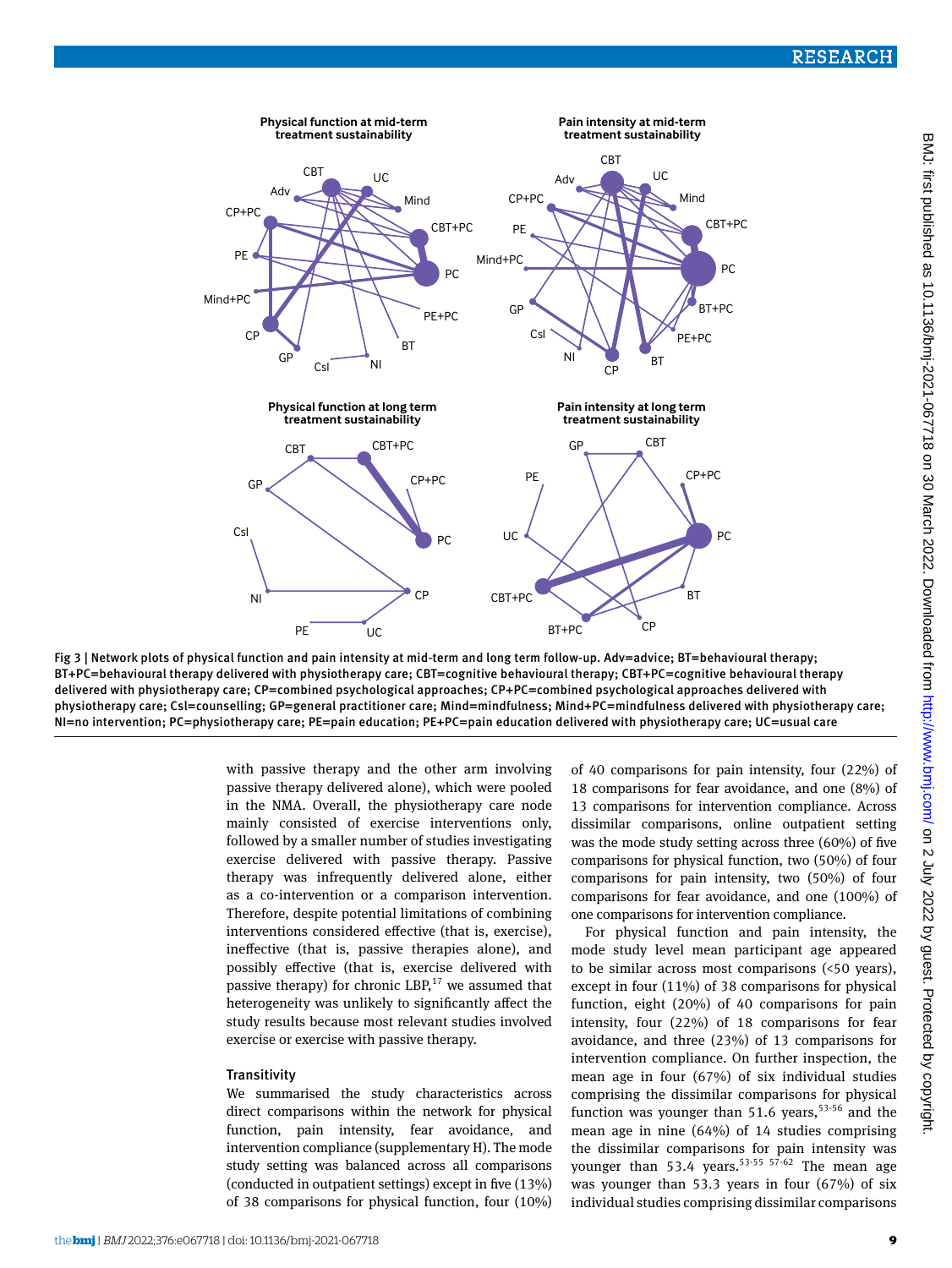| Table 2   General characteristics of all included studies |                                  |                         |                           |                            |                             |                         |  |  |
|-----------------------------------------------------------|----------------------------------|-------------------------|---------------------------|----------------------------|-----------------------------|-------------------------|--|--|
|                                                           | <b>Primary outcomes</b>          |                         | <b>Secondary outcomes</b> |                            |                             |                         |  |  |
|                                                           | Physical function Pain intensity |                         | Fear avoidance            | HR-QoL                     | Intervention                | Safety*                 |  |  |
| Characteristics                                           | $(n=80)$                         | $(n=86)$                | $(n=37)$                  | $(n=45)$                   | compliance (n=29)           | $(n=21)$                |  |  |
| <b>Publication characteristics</b>                        |                                  |                         |                           |                            |                             |                         |  |  |
| Total number of unique studies included                   | 80                               | 86                      | 37                        | 44                         | 30                          | 20                      |  |  |
| Publication year:                                         |                                  |                         |                           |                            |                             |                         |  |  |
| 1981-91                                                   | $\mathbf{1}$                     | 4                       | $\circ$                   | 3                          | $\mathbf{1}$                | $\circ$                 |  |  |
| 1991-2001                                                 | 11                               | 10                      | $\mathbf{1}$              | 5                          | 3                           | $\mathbf 0$             |  |  |
| 2001-11                                                   | 26                               | 24                      | 11                        | 10                         | $\overline{7}$              | $\overline{7}$          |  |  |
| 2011-21                                                   | 42                               | 48                      | 25                        | 26                         | 20                          | 13                      |  |  |
| Funding:                                                  |                                  |                         |                           |                            |                             |                         |  |  |
| None                                                      | 36                               | 42                      | 17                        | 17                         | 17                          | 7                       |  |  |
| Non-commercial                                            | 41                               | 37                      | 18                        | 25                         | 10                          | 12                      |  |  |
| Commercial                                                | $\overline{2}$                   | $\overline{4}$          | $\overline{2}$            | $\circ$                    | $\overline{2}$              | $\mathbf{1}$            |  |  |
| Unclear                                                   | $\mathbf{1}$                     | $\mathbf{1}$            | $\mathbf{O}$              | $\overline{2}$             | $\mathbf{1}$                | $\mathbf 0$             |  |  |
| Study design characteristics                              |                                  |                         |                           |                            |                             |                         |  |  |
| Range of study sample size                                | 24-701                           | 24-701                  | 41-701                    | 36-701                     | 36-580                      | 27-701                  |  |  |
| No of intervention arms included:                         |                                  |                         |                           |                            |                             |                         |  |  |
| 2                                                         | 70                               | 68                      | 33                        | 36                         | 24                          | 19                      |  |  |
| 3                                                         | 10                               | 13                      | 4                         | 5                          | 5                           | $\mathbf{1}$            |  |  |
| 4                                                         | $\circ$                          | 4                       | $\mathbf 0$               | 3                          | $\,1\,$                     | $\mathbf 0$             |  |  |
| 5                                                         | $\circ$                          | $\mathbf 0$             | $\circ$                   | $\mathbf 0$                | $\circ$                     | $\mathbf 0$             |  |  |
| 6                                                         | $\overline{O}$                   | $\mathbf{1}$            | $\circ$                   | $\mathbf 0$                | $\circ$                     | $\mathbf 0$             |  |  |
| No of studies containing the following treatment nodes:   |                                  |                         |                           |                            |                             |                         |  |  |
| Behavioural therapy                                       | 5                                | 11                      | $\overline{2}$            | 6                          | $\sqrt{4}$                  | $\mathbf{1}$            |  |  |
| Cognitive behavioural therapy                             | 11                               | 15                      | 5                         | $\overline{7}$             | 4                           | $\overline{4}$          |  |  |
| Mindfulness                                               | $\overline{2}$                   | $\overline{\mathbf{3}}$ | $\mathbf{1}$              | $\overline{2}$             | $\circ$                     | $\mathbf{1}$            |  |  |
| Counselling                                               | $\overline{2}$                   | $\overline{2}$          | $\overline{2}$            | $\mathbf{1}$               | $\mathbf 0$                 | $\circ$                 |  |  |
| Pain education                                            | 9                                | 6                       | 4                         | 6                          | 3                           | $\overline{2}$          |  |  |
| Combined psychological approaches                         | 16                               | 16                      | 8                         | $\overline{7}$             | 6                           | 3                       |  |  |
| Behavioural therapy + physiotherapy care                  | $\overline{2}$                   | 4                       | $\overline{2}$            | $\overline{2}$             | $\mathbf{1}$                | $\mathbf 0$             |  |  |
| Cognitive behavioural therapy + physiotherapy care        | 17                               | 16                      | $\overline{7}$            | 6                          | 6                           | $\overline{\mathbf{3}}$ |  |  |
| Mindfulness + physiotherapy care                          | $\overline{3}$                   | 5                       | $\circ$                   | 5                          | $\mathbf 0$                 | $\overline{2}$          |  |  |
| Counselling + physiotherapy care                          | $\overline{2}$                   | $\mathbf{1}$            | $\circ$                   | $\mathbf{1}$               | $\mathbf{1}$                | $\overline{2}$          |  |  |
| Pain education + physiotherapy care                       | 12                               | 14                      | 6                         | $\overline{7}$             | $\overline{7}$              | 6                       |  |  |
| Combined psychological approaches + physiotherapy care    | 16                               | 13                      | 11                        | 8                          | 9                           | $\overline{2}$          |  |  |
| Physiotherapy care                                        | 27                               | 33                      | 16                        | 18                         | 18                          | 10                      |  |  |
| General practitioner care                                 | 5                                | 6                       | $\mathbf{1}$              | $\overline{\mathbf{3}}$    | $\overline{2}$              | $\circ$                 |  |  |
| Advice                                                    | 5                                | 5                       | 3                         | $\mathbf{1}$               | $\circ$                     | $\mathbf{1}$            |  |  |
| No intervention                                           | 9                                | 14                      | 5                         | 8                          | $\overline{\mathbf{3}}$     | $\overline{\mathbf{3}}$ |  |  |
| Usual care                                                | $\overline{7}$                   | $\overline{7}$          | $\overline{2}$            | 6                          | $\circ$                     | $\mathbf{1}$            |  |  |
| Othert                                                    | $\overline{2}$                   | 3                       | $\mathbf{1}$              | $\mathbf{1}$               | $\circ$                     | $\mathbf 0$             |  |  |
| Studies with durations of follow-up:                      |                                  |                         |                           |                            |                             |                         |  |  |
| Post-intervention                                         | 64                               | 72                      | 35                        | 34                         | 27                          | 18                      |  |  |
| Short term                                                | 28                               | 34                      | 15                        | 20                         | 13                          | 11                      |  |  |
| Mid-term                                                  | 41                               | 44                      | 17                        | 25                         | 12                          | 11                      |  |  |
| Long term                                                 | 16                               | 16                      | 6                         | 11                         | $\overline{\mathbf{3}}$     | $\mathbf{1}$            |  |  |
| Continent:                                                |                                  |                         |                           | $\circ$                    |                             |                         |  |  |
| Africa                                                    | $\mathbf{1}$                     | $\mathbf{1}$            | $\mathbf{1}$              |                            | $\mathbf{1}$                | $\circ$                 |  |  |
| Antarctica                                                | $\mathbf 0$                      | $\mathbf 0$             | $\circ$                   | $\mathbf 0$                | $\circ$                     | $\circ$                 |  |  |
| Asia                                                      | 10                               | 13                      | 5                         | 6                          |                             | $\overline{\mathbf{3}}$ |  |  |
| Australia                                                 | $\overline{7}$                   | 6                       | $\sqrt{4}$                | 3                          | 5                           | $\overline{2}$          |  |  |
| Europe                                                    | 41                               | 40                      | 17                        | 22                         | $\overline{7}$              | 10                      |  |  |
| North America                                             | 18                               | 23                      | $\,8\,$                   | 12                         | $\,8\,$                     | $\overline{\mathbf{3}}$ |  |  |
| South America                                             | $\overline{3}$                   | 3                       | $\overline{2}$            | $\mathbf{1}$               | $\overline{2}$              | $\overline{2}$          |  |  |
| <b>Patient characteristics</b>                            |                                  |                         |                           |                            |                             |                         |  |  |
| Range of mean age (years); No of studies                  | 28.3-77.2;76                     | 35.4-77.2; 83           | 28.3-74.5; 36             |                            | 35.4-77.2; 43 28.3-62.4; 30 | 39.0-74.5; 19           |  |  |
| Range of males (%); No of studies                         | $0-88;76$                        | 8-100; 83               | $0-88;36$                 | $8-69;43$                  | $0-100;30$                  | 20-58; 19               |  |  |
| Range of mean body mass index; No of studies              | 23.5-31.2; 21                    | 23.5-31.2; 18           | 24.4-31.1; 11             | 23.5-31.2; 10 24.1-27.3; 9 |                             | 24.05-30.0; 7           |  |  |

HR-QoL=health related quality of life.

\*Only studies providing clear information about adverse effects occurring during the intervention period have been presented.

†For physical function, two studies compared cognitive behavioural therapy delivered with physiotherapy care to lumbar fusion. For pain intensity, two studies compared cognitive behavioural therapy delivered with physiotherapy care to lumbar fusion, and another study compared behavioural therapy with three intervention arms involving variations of hypnosis therapy. For fear avoidance, one study compared cognitive behavioural therapy delivered with physiotherapy care, with lumbar fusion.

> for fear avoidance,  $54$  55 58 63 and three (60%) of five studies comprising the dissimilar comparisons for intervention compliance.54 58 59

Although mode study level distribution of sex was similar across most comparisons for the primary outcomes (<50% males), 10 (26%) of 38 comparisons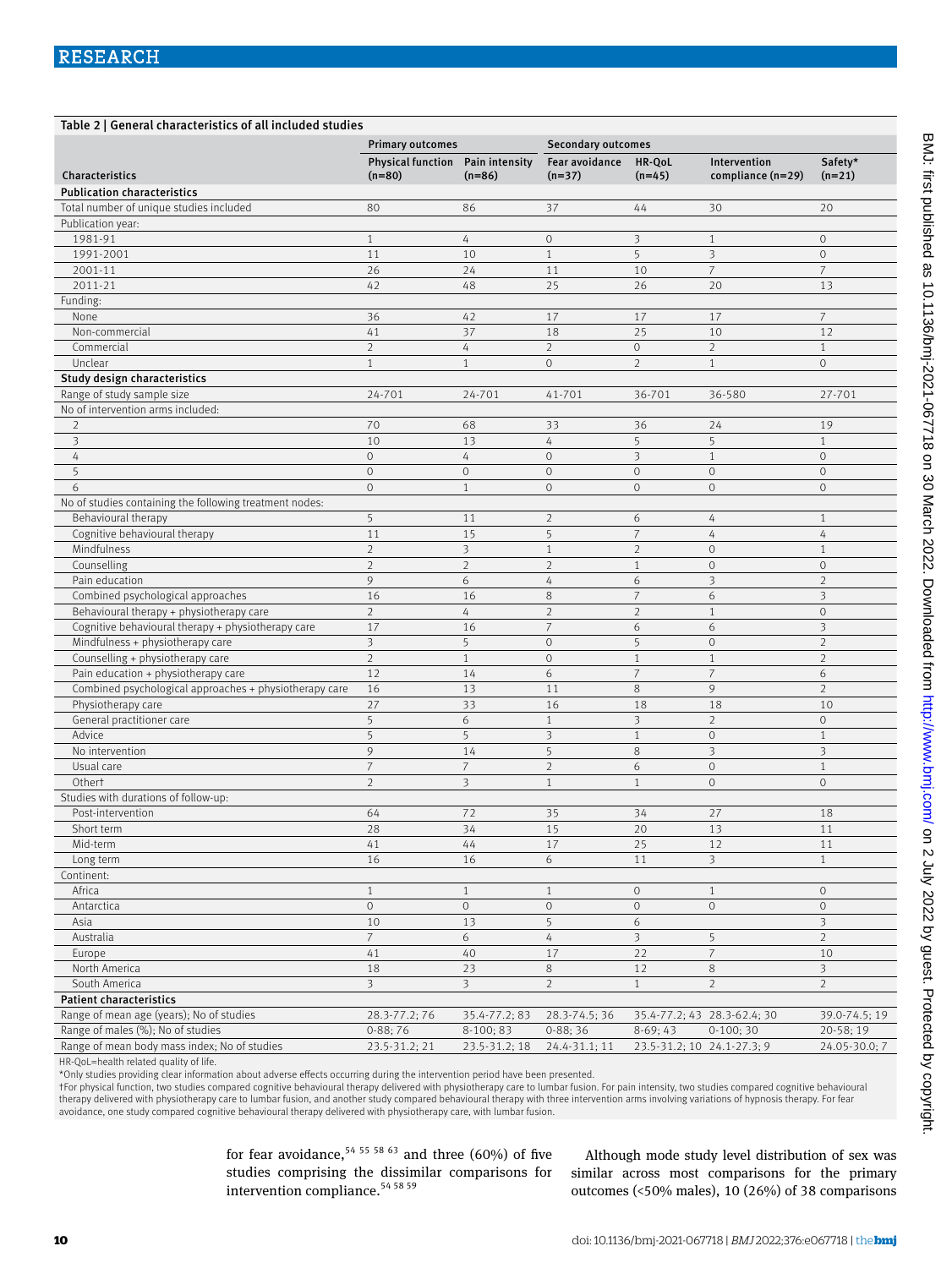for physical function and 14 (35%) of 40 comparisons for pain intensity either had a mode of 50% or more males, or a bimodal distribution of sex. However, for physical function, the distribution of sex in six (67%) of nine unique studies comprising the dissimilar comparisons was less than 55% males,  $64-69$  while for pain intensity, the distribution of sex in 10 (59%) of 17 unique studies comprising the dissimilar comparisons was less than 54% males.<sup>59 64 65 67 69 70-74</sup> For the secondary outcomes, the mode study-level distribution of sex was similar across most comparisons except in three (17%) of 18 comparisons for fear avoidance and four (31%) of 13 comparisons for intervention compliance. For fear avoidance, the distribution of sex in three (50%) of six individual studies comprising the three dissimilar comparisons was less than 52% males. $^{63}$   $^{64}$   $^{68}$  For intervention compliance, the distribution of sex in two (33%) of six individual studies comprising the four dissimilar comparisons was less than 58% males,<sup>5975</sup> while the distribution of sex in the remaining studies ranged from 62% to 88% males.58 76 77 Nonetheless, meta-regression did not suggest that either mean age or proportion of males were effect modifiers (supplementary Y).

In addition, meta-regression based on mean baseline levels of physical function, pain intensity, or fear avoidance did not suggest these factors were effect modifiers (supplementary Y). The duration of intervention was also similar, mostly between two weeks and 12 weeks in length, across different comparisons involving the same types of psychological interventions. Overall, we considered the assumption of transitivity was valid.

#### Risk of bias within included studies

The domain level and overall risk of bias judgments for physical function, pain intensity, and fear avoidance are presented in supplementary J. A riskof-bias assessment was not applicable to intervention compliance. For physical function, of 61 unique studies included in the NMA, 58 were judged as having some concerns and three were judged as having high risk of bias. For pain intensity, of 66 unique studies, 62 were judged as having some concerns and four were judged as having high risk of bias. For fear avoidance, of 30 unique studies included, 29 studies were judged as having some concerns and one study was judged as having high risk of bias. For all relevant outcomes, the main concerns related to risk of bias were pertaining to measurement of the outcome (domain four) and selection of the reported result (domain five). Sensitivity analyses excluding studies with high risk of bias did not substantially affect the results of the global or local inconsistency tests, suggesting studies with high risk of bias were not an important source of inconsistency.

#### Psychological interventions for physical function

Of 80 articles assessing physical function, 62 articles that reported data for 61 unique studies and involved 9397 people with chronic, non-specific LBP, were included in the NMA. The median time point for assessment for post-intervention was at the end of treatment (range 0-2 months post-intervention). The other median follow-up time points were 3 months (2-5 months) post-intervention for short term followup, 9 months (6-11 months) post-intervention for midterm follow-up, and 12 months (12-33 months) postintervention for long term follow-up. Physical function was assessed with the Oswestry Disability Index (English and Italian versions), Roland Morris Disability Questionnaire (23 item, 18 item, 16 item, and Spanish versions), Quebec Back Pain Disability Scale (English and Portuguese versions), Low Back Outcome Scale, modified Von Korff Scale, Hannover Activities of Daily Living Questionnaire, Activities of Daily Living Questionnaire, and Pain Disability Index and Pain and Disability Index (Million). Results of the NMA and CINeMA assessment (domain level judgments and overall confidence ratings) for physical function are presented in supplementary I and K.

We did not detect any inconsistency at postintervention or long term follow-up for physical function (supplementary O). However, we detected global inconsistency at short term and mid-term followup (supplementary O). At these time points, local inconsistency was detected in four (22%) of 18 pairwise comparisons at short term follow-up, and five (24%) of 21 pairwise comparisons at mid-term follow-up (supplementary P). Sensitivity analyses were conducted at short term and mid-term follow-up for physical function, which resolved the presence of inconsistency at these time points. We resolved inconsistency at short term follow-up by removing three studies contributing to intransience related to the measurement tools for assessing physical function, for pairwise comparisons showing inconsistency.<sup>67 78-80</sup> Inconsistency at midterm follow-up was resolved by removal of the same three studies contributing to intransience related to the measurement tools for assessing physical function at short term follow-up.<sup>67 78-80</sup> Additionally, one study contributing direct evidence to the pairwise comparison between cognitive behavioural therapy delivered with physiotherapy care and physiotherapy care alone, which showed inconsistency, and was removed (supplementary  $N$ ).<sup>81</sup>

The NMA results showed that at post-intervention, cognitive behavioural therapy delivered with physiotherapy care (SMD 1.01, 95% confidence interval 0.58 to 1.44; moderate quality evidence; equivalent to 19.6 points mean difference in improvement on a scale of 0 to 100), and pain education delivered with physiotherapy care (0.62, 0.08 to 1.17; moderate quality evidence; equivalent to 12.0 points mean difference in improvement on a scale of 0 to 100) had large and moderate clinically important effects, respectively, for improving physical function in comparison with physiotherapy care alone (fig 4). Sensitivity analysis excluding two studies with high risk of bias produced similar effect estimates (1.09, 0.62 to 1.57 for cognitive behavioural therapy with physiotherapy care; and 0.63, 0.07 to 1.20 for pain education with physiotherapy care; supplementary N).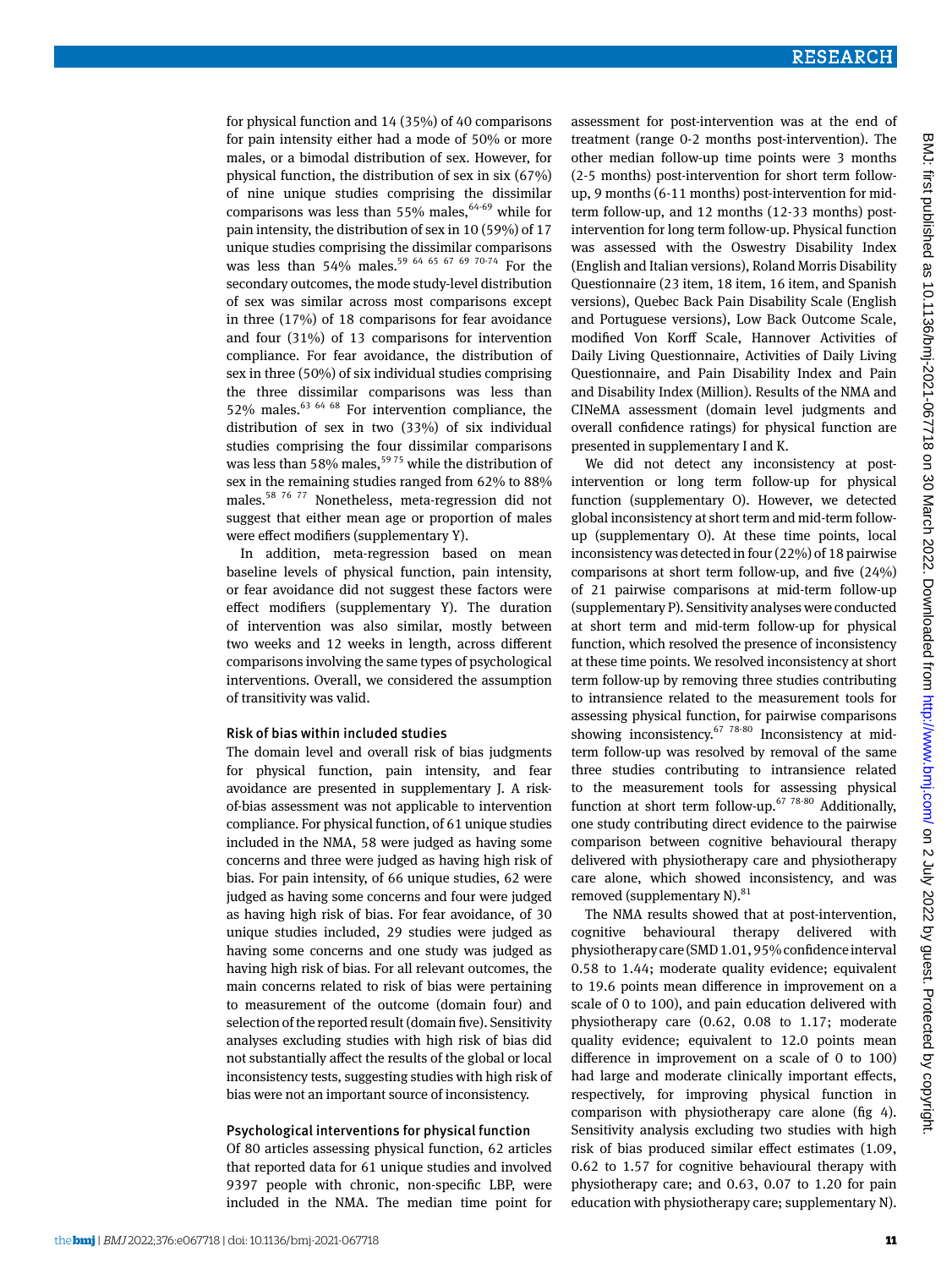Results from all other sensitivity analyses conducted for physical function at post-intervention were similar to those of the primary analysis (supplementary N).

From the primary analysis, the effects of cognitive behavioural therapy delivered with physiotherapy care were maintained at short term follow-up (SMD 0.60, 95% confidence interval 0.20 to 1.00; moderate quality evidence; moderate and clinically important effect), and at mid-term follow-up (0.34, 0.13 to 0.56; moderate quality evidence; small and not clinically important effect). In contrast, results from the sensitivity analyses (resolving inconsistency) found that at short term follow-up, the effect of treatment was small and not clinically important (0.31, 0.01 to 0.61); results at mid-term follow-up were similar to effect estimates obtained in the primary analysis (0.25, 0.09 to 0.41; supplementary N). At long term followup, cognitive behavioural therapy delivered with physiotherapy care was not statistically significant compared with physiotherapy care alone (1.56, −0.10 to 3.21, supplementary I).

The primary analysis showed that compared with physiotherapy care alone, pain education delivered with physiotherapy care maintained a moderate and clinically significant effect at short term follow-up (SMD 0.63, 95% confidence interval 0.25 to 1.00; low quality evidence). Sensitivity analysis (resolving inconsistency) indicated that the effects of treatment were large and clinically important (0.85, 0.56 to 1.15; equivalent to 16.5 points mean difference in improvement on a scale of 0 to 100; low to moderate quality evidence). Nonetheless, at mid-term follow-up, results from both the primary analysis (0.67, −0.03 to 1.37; low quality evidence) and sensitivity analysis (resolving inconsistency) (0.39, −0.17 to 0.95; low quality evidence) found that treatment effects were no longer significant. No studies investigated the effect of pain education delivered with physiotherapy care in the long term.

Compared with physiotherapy care, only small or no treatment effects on physical function were observed for other types of psychological interventions, delivered with or without physiotherapy care, at postintervention or follow-up time points (supplementary I and supplementary N).

Based on the SUCRA values and mean rank (supplementary L), the most highly ranked intervention at post-intervention was cognitive behavioural therapy delivered with physiotherapy care (SUCRA 92.3% and mean rank 2.2). At short term and mid-term follow-up, pain education delivered with physiotherapy care ranked first (for short term, 85.6% and 2.7; for mid-term, 90.7% and 2.3). At long term follow-up, cognitive behavioural therapy delivered with physiotherapy care ranked first (62.7% and 4.4). Rankograms for physical function are presented in supplementary L. In the sensitivity analysis (resolving inconsistency) at short term follow-up, pain education delivered with physiotherapy care remained the most highly ranked intervention (SUCRA 99.9%). In the sensitivity analysis (resolving inconsistency) at midterm follow-up, combined psychological approaches delivered with physiotherapy care was ranked first (94.6%), followed by pain education delivered with

| <b>Treatment node</b>            | No of studies/<br>No of patients | <b>Standardised mean</b><br>differences (95% CI)                   | <b>Standardised mean</b><br>differences (95% CI) |
|----------------------------------|----------------------------------|--------------------------------------------------------------------|--------------------------------------------------|
|                                  | 8/1041                           |                                                                    |                                                  |
| <b>CBT</b>                       |                                  |                                                                    | $0.39$ (-0.30 to 1.08)                           |
| $CBT +$ physiotherapy care       | 11/657                           |                                                                    | 1.01 (0.58 to 1.44)                              |
| <b>BT</b>                        | 4/169                            |                                                                    | 0.03 (-0.79 to 0.85)                             |
| BT + physiotherapy care          | 1/20                             |                                                                    | $0.07$ (-1.46 to 1.60)                           |
| Mindfulness                      | 2/256                            |                                                                    | 0.38 (-0.70 to 1.45)                             |
| Mindfulness + physiotherapy care | 2/145                            |                                                                    | $0.22$ (-0.82 to 1.26)                           |
| PE                               | 6/356                            |                                                                    | $0.15$ ( $-0.50$ to $0.81$ )                     |
| PE + physiotherapy care          | 7/277                            |                                                                    | $0.62$ (0.08 to 1.17)                            |
| Csl                              | 1/150                            |                                                                    | $-0.14$ $(-1.65$ to $1.37)$                      |
| CsI + physiotherapy care         | 2/85                             |                                                                    | 0.91 (-0.10 to 1.91)                             |
| Comb psych                       | 9/584                            |                                                                    | $0.35$ (-0.31 to 1.01)                           |
| Comb psych + physiotherapy care  | 10/667                           |                                                                    | 0.21 (-0.31 to 0.74)                             |
| Advice                           | 4/281                            |                                                                    | 0.03 (-0.88 to 0.94)                             |
| Usual care                       | 6/677                            |                                                                    | $0.06$ ( $-0.69$ to $0.81$ )                     |
| GP care                          | 2/156                            |                                                                    | 0.27 (-0.84 to 1.38)                             |
| No intervention                  | 5/341                            |                                                                    | 0.23 (-0.56 to 1.02)                             |
|                                  |                                  | $-2$<br>$\Omega$                                                   | 2                                                |
|                                  |                                  | <b>Favours</b><br><b>Favours</b><br>other<br>physiotherapy<br>care |                                                  |

Fig 4 | Forest plot of network meta-analysis results for physical function at post-intervention. \*Denotes significance at p<0.05. BT=behavioural therapy; CBT=cognitive behavioural therapy; Comb psych=combined psychological approaches; Csl=counselling; GP care=general practitioner care; PE=pain education; SMD=standardised mean difference. Physiotherapy care was the reference comparison group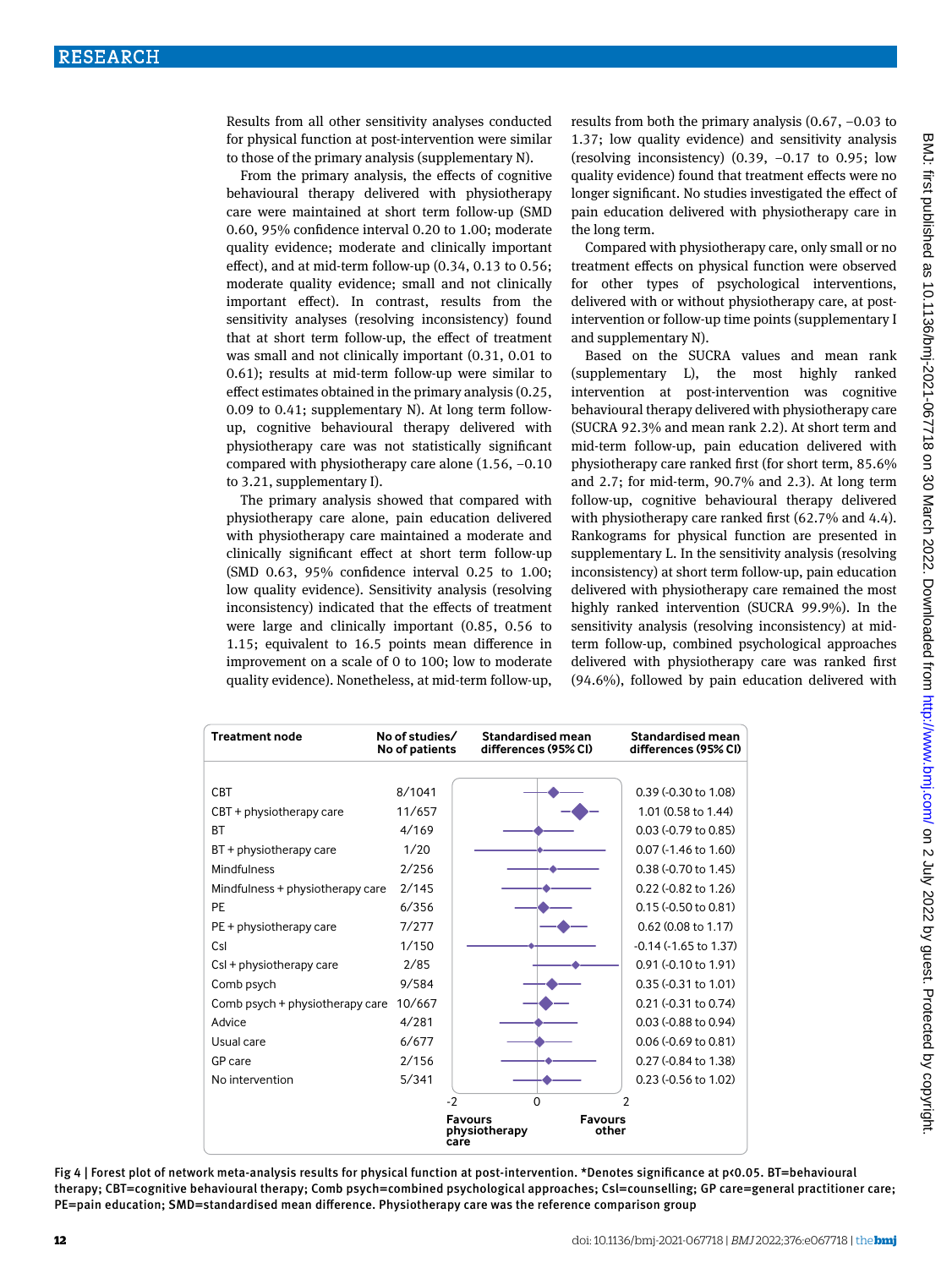physiotherapy care (84.5%). The comparison-adjusted funnel plots (supplementary M), and meta-regression based on sample size (supplementary Y), did not suggest small-study effects for physical function at any time points. We did not find any evidence suggesting that mean age, proportion of males, or mean baseline levels of physical function were effect modifiers (supplementary Y).

#### Psychological interventions for pain intensity

Of 86 articles assessing pain intensity, 67 articles reported data for 66 unique studies and involved 9462 people with chronic, non-specific LBP and were included in the NMA. For post-intervention, the median time point for assessment was at the end of treatment (range 0-2 months post-intervention). Median followup time points were 3 months (range 2-5 months), 9 months (6-11 months), and 12 months (12-60 months) post-intervention for short term, mid-term, and long term follow-up, respectively. Pain intensity was assessed with the Numeric Rating Scale (using scale ranges of 0-100, 0-10, and 0-20), Visual Analogue Scale (100 mm and 10 mm versions), bodily pain subscale of the SF-36, Pain Rating Chart, pain intensity subscale of the Low Back Outcome Score, Brief Pain Inventory, Box Scale, Pain Intensity Questionnaire, modified Von Korff pain scale, McGill Pain Questionnaire (short form version and Pain Rating Index subscale; English and Turkish versions), Graded Chronic Pain Scale, Chronic Pain Grade Questionnaire, Functional Rating Index Test, and Descriptor Differential Scale. We present the results of the NMA and CINeMA assessment (domain level judgments and overall confidence ratings) for pain intensity in supplementary I and K. We did not detect global inconsistency at post-intervention, mid-term, or long term follow-up for pain intensity (supplementary O). However, global inconsistency was detected at short term follow-up (supplementary O), with five (20%) of 25 pairwise comparisons indicating local inconsistency at this time point (supplementary P). Inconsistency for pain intensity at short term follow-up was resolved by removing one study that contributed to intransience related to intervention duration,<sup>82</sup> and one study that contributed direct evidence to all pairwise comparisons showing inconsistency (supplementary  $N$ ).<sup>83</sup>

The NMA results showed that at post-intervention, behavioural therapy delivered with physiotherapy care (SMD 1.08, 95% confidence interval 0.22 to 1.94; low quality evidence; equivalent to 27.3 points mean difference in improvement on a scale of 0 to 100), cognitive behavioural therapy delivered with physiotherapy care (0.92, 0.43 to 1.42; moderate quality evidence), and pain education delivered with physiotherapy care (0.91, 0.37 to 1.45; moderate quality evidence) have a large and clinically important effect on reducing pain intensity, compared with physiotherapy care alone (supplementary I; fig 5). Sensitivity analysis, excluding three studies with high risk of bias, produced similar effect estimates (1.14, 0.04 to 2.24 for behavioural therapy with physiotherapy care; 0.91, 0.37 to 1.46 for cognitive behavioural therapy with physiotherapy care; and 0.91, 0.35 to 1.48 for pain education with physiotherapy care; supplementary N). Results from all other sensitivity analyses conducted for pain intensity at post-intervention were similar, except for cognitive behavioural therapy delivered with physiotherapy care, which was not significant in the sensitivity analysis excluding studies of patients with leg pain (0.56, −0.01 to 1.12; supplementary N).

From the primary analysis, behavioural therapy delivered with physiotherapy care maintained a large and clinically important effect on reducing pain intensity at short term follow-up (SMD 2.15, 95% confidence interval 0.27 to 4.03; moderate quality evidence). However, when we performed sensitivity analysis to resolve inconsistency at this time point, behavioural therapy delivered with physiotherapy care became disconnected from the network, precluding our ability to examine the robustness of these findings at short term follow-up (supplementary N). Nonetheless, we did not detect inconsistency at mid-term followup, and our results showed that behavioural therapy delivered with physiotherapy had a large and clinically important effect for reducing pain intensity, compared with physiotherapy care (1.01, 0.41 to 1.60; high quality evidence; equivalent to 25.6 points mean difference in improvement on a scale of 0 to 100). Effect estimates at long term follow-up suggested a large effect of treatment; however, the results were not significant (0.86, −1.12 to 2.84; moderate quality evidence).

The primary analysis showed that compared with physiotherapy care, cognitive behavioural therapy delivered with physiotherapy care was not significant for reducing pain intensity at short term follow-up (SMD 0.47, 95% confidence interval −0.66 to 1.61; moderate quality evidence). However, after sensitivity analysis (resolving inconsistency), we identified a moderate and clinically important effect at this time point (0.67, 0.01 to 1.33; moderate quality evidence; supplementary N). Nonetheless, significance was attenuated at mid-term (0.28, −0.01 to 0.57; moderate quality evidence) and long term follow-up (1.19, −0.10 to 2.48; moderate quality evidence).

Both the primary analysis (SMD 1.04, 95% confidence interval 0.19 to 1.88; moderate quality evidence; supplementary I) and sensitivity analysis (1.06, 0.56 to 1.55; supplementary N) found that pain education delivered with physiotherapy care maintained a large and clinically important effect at short term follow-up. The effect of treatment remained significant at mid-term follow-up, although the effect was small and not clinically important (0.41, 0.13 to 0.95; moderate quality evidence). No studies investigated the effect of pain education delivered with physiotherapy care on pain intensity in the long term.

We noted a large and clinically important difference between no intervention and physiotherapy care alone in reducing pain intensity at short term followup, favouring physiotherapy care (SMD −2.06, 95%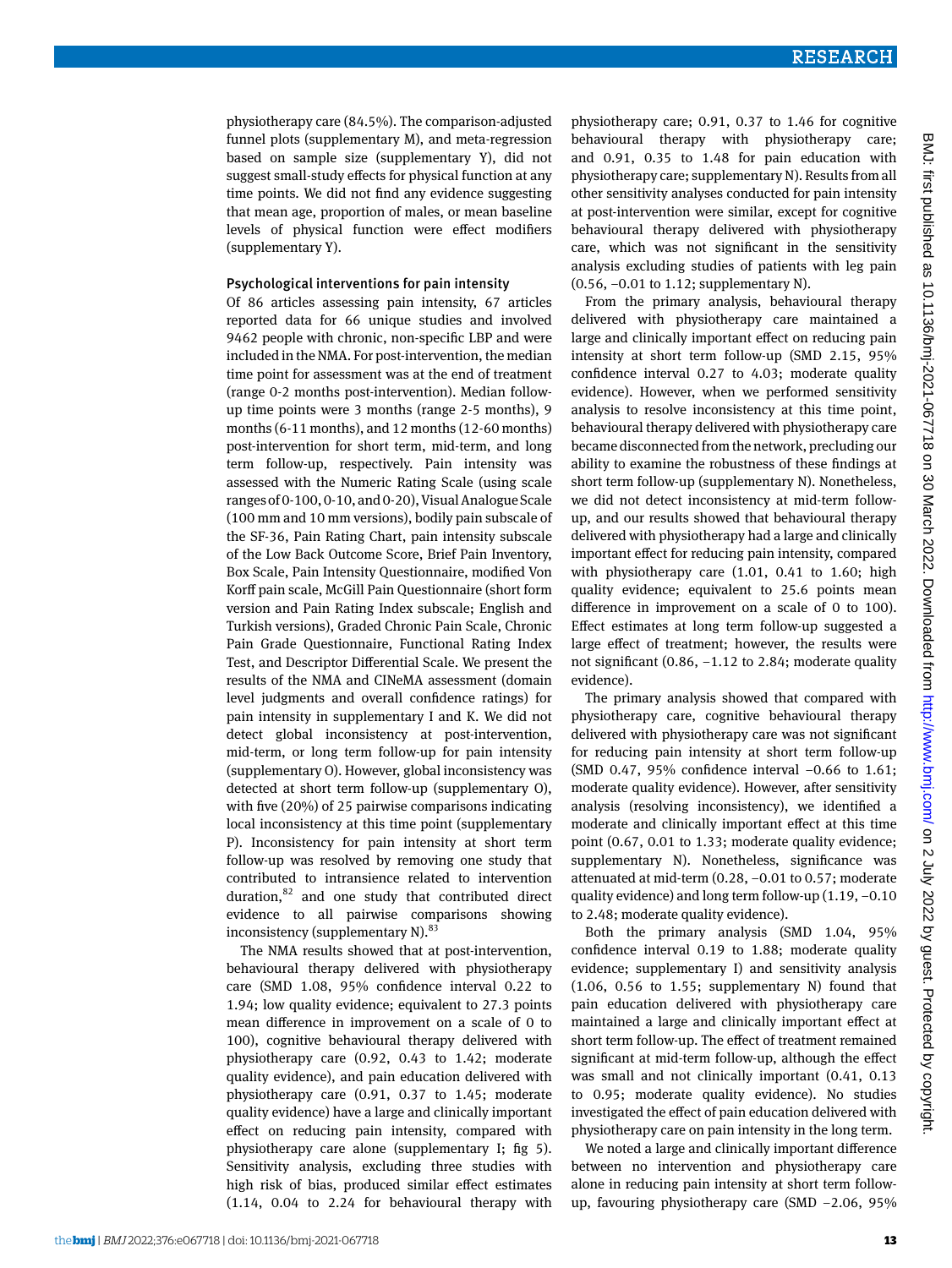

Fig 5 | Forest plot of network meta-analysis results for pain intensity at post-intervention. \*Denotes significance at p<0.05. BT=behavioural therapy; CBT =cognitive behavioural therapy; Comb psych=combined psychological approaches; Csl=counselling; GP care=general practitioner care; PE=pain education. SMD=standardised mean difference. Physiotherapy care was the reference comparison group

> confidence interval −3.51 to −0.60; moderate quality evidence). However, the effect did not remain after the sensitivity analysis (resolving inconsistency) (0.21, −0.86 to 1.28; supplementary N). The only other psychological intervention that had a significant effect on reducing pain intensity, compared with physiotherapy care, was pain education at mid-term follow-up  $(0.75, 0.16$  to  $1.35$ ; low quality evidence).

> Based on the SUCRA values and mean rank (supplementary L), the most highly ranked intervention at post-intervention (SUCRA 91.2%, mean rank 2.4), short term (96.7%, 1.4), and mid-term (96.6%, 1.5) follow-up was behavioural therapy delivered with physiotherapy care. At long term follow-up, cognitive behavioural therapy delivered with physiotherapy care was the highest ranked intervention (69.2%, 3.8). Rankograms for pain intensity are presented in supplementary L. In sensitivity analysis (removing inconsistency) at short term follow-up, behavioural therapy delivered with physiotherapy care became disconnected from the network, therefore, no SUCRA results were available. Instead, pain education delivered with physiotherapy care was the most highly ranked intervention (SUCRA 92.3%) at this time point. The comparison-adjusted funnel plots (supplementary M), and meta-regression based on sample size (supplementary Y), did not suggest small-study effects for pain intensity at any time points. We did not find any evidence suggesting that mean age, percentage of males, or mean baseline levels of pain intensity were effect modifiers (supplementary Y).

## Psychological interventions for fear avoidance

Of 37 articles assessing fear avoidance, 29 articles that reported data for 29 unique studies and involved 4288 people with chronic, non-specific LBP, were included in the NMA. The network became disconnected at long term follow-up. For post-intervention, the median time point for assessment was at the end of treatment (range 0-2 months post-intervention). The median follow-up time points were 3 months (range 2-5 months) and 9 months (6-11 months) post-intervention for short term and mid-term follow-up, respectively. Fear avoidance was assessed using the Fear Avoidance Beliefs Questionnaire, Pain Catastrophising Scale, Tampa Scale of Kinesiophobia (English, Italian, Portuguese, and shortened versions), Pain Coping and Cognition List (Catastrophising subscale), and Coping Strategies Questionnaire (Catastrophising scale). Results of the NMA, risk-of-bias assessment for each study (domain level judgments and overall risk of bias), and CINeMA assessment (domain level judgments and overall confidence rating) for fear avoidance are presented in supplementary Q and R. We did not detect any global or local inconsistency for fear avoidance at any time (supplementary W and X). We did not find any evidence suggesting that mean age, proportion of males, or mean baseline levels of fear avoidance were effect modifiers.

The NMA results showed that at post-intervention, cognitive behavioural therapy delivered with physiotherapy care had a large and clinically important effect on reducing fear avoidance, compared with physiotherapy care alone (SMD 1.77, 95%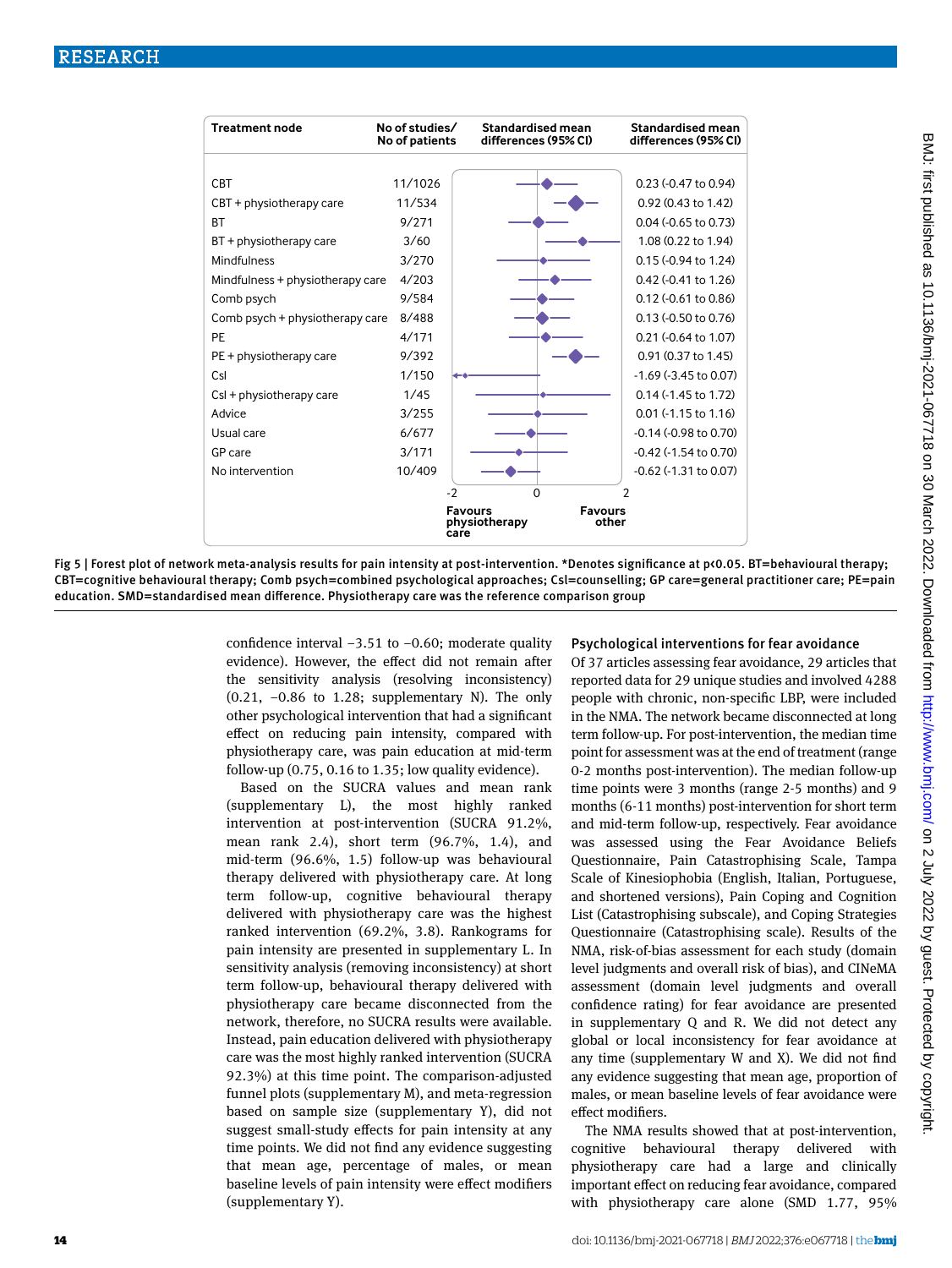confidence interval 0.65 to 2.90; moderate quality evidence; equivalent to 47.4 points mean difference in improvement on a scale of 0 to 100). No other psychological interventions showed any significant differences compared with physiotherapy care alone. Sensitivity analysis excluding one study with high risk of bias resulted in similar effect estimates (1.79, 0.58 to 2.99; supplementary V). However, significance and clinical effectiveness were attenuated in the results from the sensitivity analysis that excluded studies of patients with leg pain (0.39, −0.04 to 0.82). In contrast, pain education delivered either alone (0.92, 0.25 to 1.60) or with physiotherapy care (1.03, 0.61 to 1.45) showed a large and clinically important effect on reducing fear avoidance (supplementary V).

At short term (SMD 0.01, 95% confidence interval −0.73 to 0.74; moderate quality evidence) and midterm follow-up  $(0.50, -0.08)$  to 1.07; low quality evidence), cognitive behavioural therapy delivered with physiotherapy care had no significant effect on reducing fear avoidance, compared with physiotherapy care. Owing to disconnection of the network at long term follow-up, we performed only a pairwise metaanalysis of cognitive behavioural therapy delivered with physiotherapy care and physiotherapy care alone. The results were not significant; however, the 95% confidence interval suggested that results might favour cognitive behavioural therapy delivered with physiotherapy care (3.21, 0.00 to 6.41).

In contrast, pain education delivered alone (SMD 1.34, 95% confidence interval 0.38 to 2.30; moderate quality evidence) or with physiotherapy care (0.92, 0.50to 1.34; moderate quality evidence) had large and clinically important effects on reducing fear avoidance at short term follow-up. However, based on low quality evidence, treatment effects did not remain at midterm follow-up (0.76, -0.11 to 1.62 for pain education delivered alone; 0.41, -0.36 to 1.19 for pain education delivered with physiotherapy care), with no network evidence available at long term follow-up.

The only other psychological intervention to show any significant effects on reducing fear avoidance, compared with physiotherapy care, was combined psychological approaches alone. The effects of treatment were observed only at short term followup (SMD 1.70, 95% confidence interval 0.38 to 3.02; moderate quality evidence), with no network evidence available at long term follow-up.

Based on the SUCRA values and mean rank (supplementary S), the most highly ranked intervention at post-intervention was cognitive behavioural therapy delivered with physiotherapy care (SUCRA 71.3%, mean rank 4.2). At short term follow-up, combined psychological approaches was ranked first (90.4%, 1.7), whereas pain education alone was ranked first at mid-term follow-up (80.5%, 3.3). SUCRA and mean rank were not assessed at long term follow-up because the network became disconnected. The comparisonadjusted funnel plots (supplementary T) and metaregression based on sample size (supplementary Y) did not indicate small-study effects for fear avoidance

at any time points. We did not find any evidence suggesting that mean age, percentage of males, or mean baseline levels of fear avoidance were effect modifiers (supplementary Y).

#### Psychological interventions for intervention compliance

Of 38 articles reporting enough data to assess intervention compliance, we included 25 articles that reported data for 26 unique studies and involved 2877 people with chronic, non-specific LBP in the NMA done at post-intervention (supplementary Q). We did not detect any global or local inconsistency for intervention compliance (supplementary W and X).

Compared with physiotherapy care, only combined psychological approaches significantly increased the odds of intervention compliance (odds ratio 0.28, 95% confidence interval 0.09 to 0.86; moderate quality evidence). The sensitivity analysis that excluded one study with high risk of bias produced similar effect estimates for combined psychological approaches  $(0.30, 0.10$  to  $0.94$ ; supplementary V). However, significance was lost for combined psychological approaches, compared with physiotherapy care, in all other sensitivity analyses (supplementary V). No interventions showed a significant effect on reducing the odds of intervention compliance, compared with physiotherapy care, in the primary or sensitivity analyses.

Based on the SUCRA values and mean rank (supplementary S), the most highly ranked intervention for improving intervention compliance was combined psychological approaches (SUCRA 78.7%, mean rank 2.9). The comparison-adjusted funnel plots (supplementary T) and meta-regression based on sample size did not indicate small-study effects for intervention compliance at post-intervention. We did not find any evidence suggesting that mean age or percentage of males were effect modifiers (supplementary Y).

## Psychological interventions for health related quality of life

Of 44 unique studies assessing health related quality of life, 18 studies involving 2079 people with chronic, non-specific LBP involved a physiotherapy care comparison group (supplementary U). In these studies, health related quality of life was assessed using the SF-12 (physical component summary score), SF-36 (physical component summary score, overall score, individual scores of all or some subscales), Sickness Impact Profile, Quality of Life Scale, and a question initiated by investigators about the overall assessment of quality of life.

The available evidence suggests that pain education delivered alone<sup>67 69</sup> or in conjunction with physiotherapy care,  $8485$  cognitive behavioural therapy delivered with physiotherapy care,<sup>86 87</sup> and counselling delivered with physiotherapy care $88$  are more effective than physiotherapy care alone for improving health related quality of life. Evidence is conflicting for the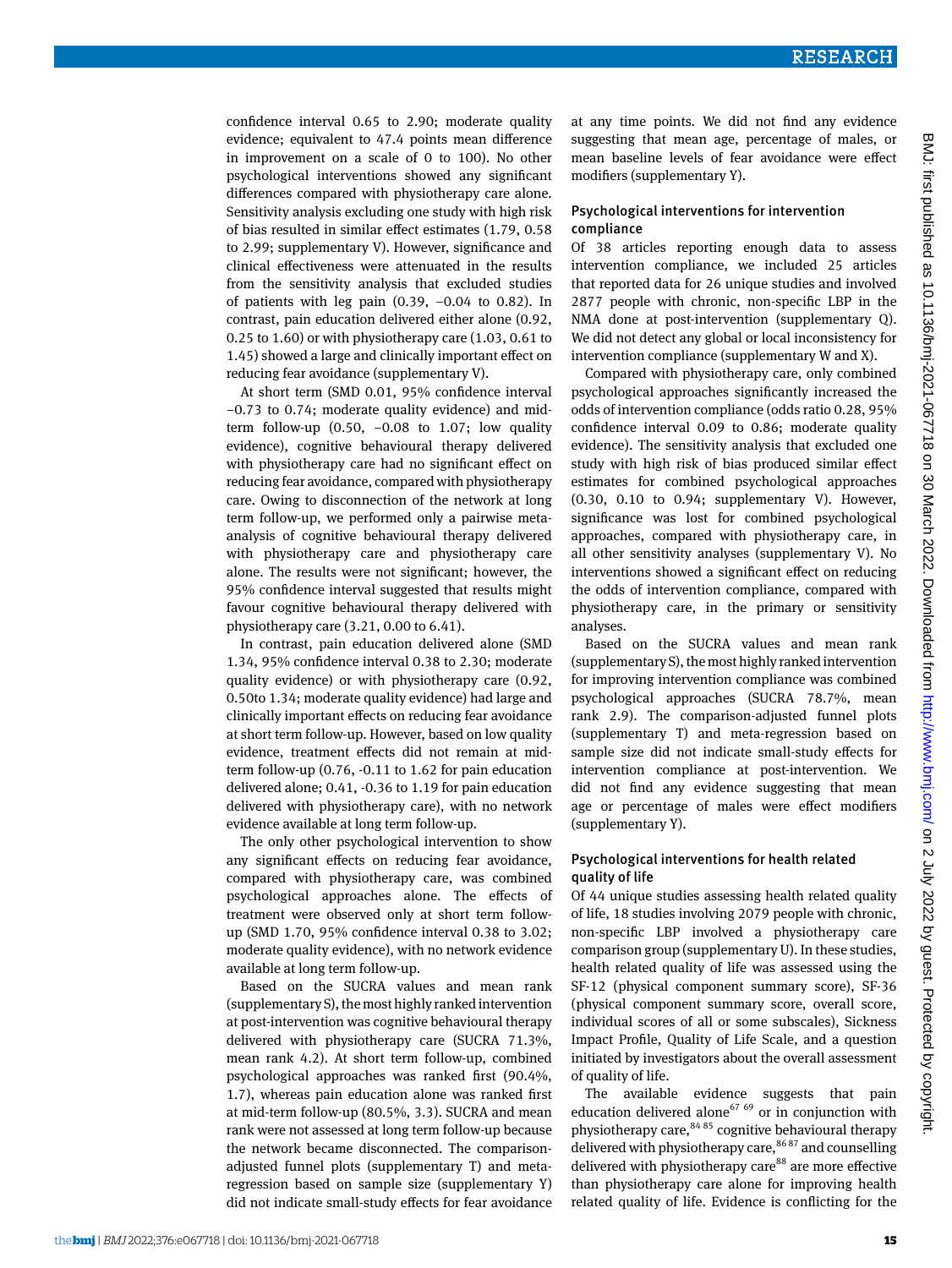effectiveness of combined psychological approaches delivered with physiotherapy care for improving health related quality of life, compared with physiotherapy care alone (ranging from no effect $^{89}$  to a significant effect at short term<sup>90</sup> or long term follow $up^{91}$   $92)$ . Similarly, evidence is mixed regarding the effect of mindfulness delivered with physiotherapy care on health related quality of life, compared with physiotherapy care (no effect<sup>61 62</sup> to short term effects only<sup>60 93</sup>). Behavioural therapy, delivered alone or in conjunction with physiotherapy care, did not appear to be more effective than physiotherapy care alone for improving health related quality of life.<sup>717383</sup>

## Safety of different types of psychological interventions

In total, 20 unique studies provided enough information about the number and relatedness of adverse effects occurring during the intervention period. Of these studies, 12 (60%) clearly reported that no adverse events occurred in any intervention group.<sup>54 66 75 81 84 88 89 94-98</sup> One study comparing cognitive behavioural therapy with no intervention reported that no serious adverse effects (defined as death or admission to hospital, events attributable to the intervention, or events that caused unwarranted distress to a participant) occurred in either group, during the intervention period.<sup>46</sup> Four studies reported on the occurrence of adverse events during the intervention period<sup>53 60 99 100</sup>; however, none was related to the psychological interventions under investigation. Three studies reported that adverse effects occurred in the psychological intervention group.61 65 68 The adverse effects included: increased back pain (three (5%) of 61 participants allocated to cognitive behavioural therapy delivered with physiotherapy care)<sup>65</sup>; worsening of symptoms during treatment (one (2%) of 43 participants allocated to behavioural therapy alone) $^{68}$ ; and emergence of painful emotional memories (one (6%) of 16 participants allocated to mindfulness delivered with physiotherapy care). $61$  No event was considered as a serious adverse effect by the study authors.

#### **Discussion**

#### Principal findings

Compared with physiotherapy care alone (mainly structured exercise), physiotherapy delivered with psychological interventions are more effective for improving physical function and pain intensity in people with chronic, non-specific LBP. Based on moderate quality evidence, cognitive behavioural therapy delivered with physiotherapy care was the most effective intervention for improving physical function at post-intervention, compared with physiotherapy care (equivalent to 19.6 points mean difference in improvement on a scale of 0 to 100. However, the clinical effectiveness of treatment diminished at short term follow-up. In contrast, pain education delivered with physiotherapy care resulted in moderate effects at post-intervention (equivalent to 12.0 points mean difference in improvement on a scale of 0 to 100); although, the clinical benefits of treatment were more sustainable, at least until short term followup (equivalent of to 16.5 points mean difference in improvement on a scale of 0 to 100; low to moderate quality evidence).

Based on low to high quality evidence, behavioural therapy delivered with physiotherapy care was the most effective psychological intervention for reducing pain intensity at post-intervention, compared with physiotherapy care (equivalent to 27.3 points mean difference in improvement on a scale of 0 to 100). The clinically important effects of treatment were sustained at least until mid-term follow-up (equivalent to 25.6 points mean difference in improvement on a scale of 0 to 100). However, we emphasise caution with interpreting results at short term follow-up for behavioural therapy delivered with physiotherapy care because of the presence of inconsistency.

Based on moderate quality evidence, cognitive behavioural therapy delivered with physiotherapy was the most effective intervention for reducing fear avoidance at post-intervention (equivalent to a mean difference of 47.4 points mean difference in improvement on a scale of 0 to 100). Current evidence suggests that the effects of cognitive behavioural therapy delivered with physiotherapy can be sustained until mid-term and long term follow-up (low to moderate quality evidence). However, in people with chronic, non-specific LBP who do not report concurrent leg pain, at short term follow-up, pain education delivered alone or with physiotherapy care is the most effective intervention for reducing fear avoidance (moderate quality evidence).

Our systematic review identified that combined psychological approaches resulted in greater odds of intervention compliance, compared with physiotherapy care alone, although these findings should be interpreted with some caution. We were unable to determine the comparative effectiveness of psychological intervention for improving health related quality of life owing to heterogeneity of reporting across included studies. However, current evidence suggests that pain education, cognitive behavioural therapy, or counselling, delivered with physiotherapy care, can be more effective than physiotherapy care alone for improving health related quality of life.

Overall, our review has identified that pain education, behavioural therapy, and cognitive behavioural therapy are the most effective psychological interventions for people with chronic, non-specific LBP at post-intervention, when delivered with physiotherapy care. The most sustainable effects of treatment for physical function and fear avoidance are achieved with pain education programmes, and for pain intensity they are achieved with behavioural therapy. Although their clinical effectiveness diminishes over time, particularly in the long term (≥12 months post-intervention), evidence supports the clinical benefits of combining physiotherapy care with these specific types of psychological interventions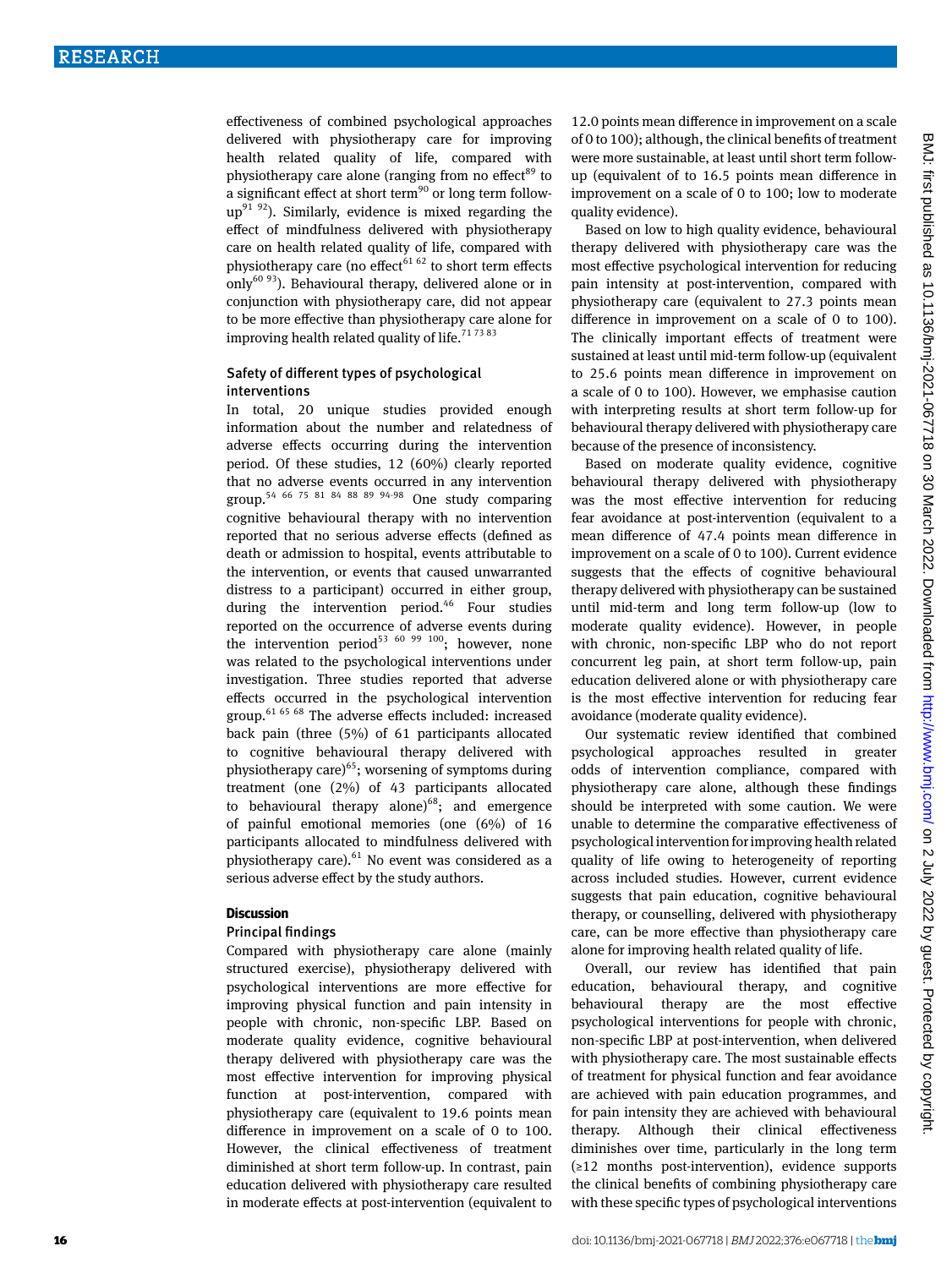at the onset of treatment. The small total sample size at long term follow-up (eg, for physical function, n=6986 at post-intervention *v* n=2469 for long term follow-up; for pain intensity,  $n=6963$   $\nu$   $n=2272$ ) have resulted in wide confidence intervals at this time point; however, the magnitude and direction of the pooled effects seemed to consistently favour the psychological interventions delivered with physiotherapy care, compared with physiotherapy care alone. Future studies with longer follow-up periods are needed to further examine the long term effect of psychological interventions for people with chronic, non-specific LBP. Nonetheless, the limited but consistent available data suggest that psychological interventions are likely to be safe for people with chronic, non-specific LBP. Therefore, clinicians should consider incorporating psychological interventions with physiotherapy care (mainly structured exercise) to maximise improvements in health outcomes.

#### Strengths and limitations of this study

Our review had several strengths. Firstly, we used an NMA design to synthesise direct and indirect evidence on a wide range of psychological interventions available for managing chronic, non-specific LBP. This synthesis allowed us to simultaneously compare and rank many competing interventions within one coherent treatment network to determine the comparative effectiveness of psychological interventions for improving various outcomes important to patients with LBP. Importantly, we used a meticulous method to classify the psychological interventions, which has been described in the protocol paper<sup>25</sup> and in supplementary B. In summary, we used the splitting approach proposed by Caldwell et  $al^{101}$  to separate different types of psychological interventions into distinct categories, and further, we delineated between psychological interventions delivered with or without co-interventions. This method is an important strength of our study because previous reviews have commonly grouped different types of psychological interventions together or grouped psychological interventions with or without co-interventions together, in a single comparison, potentially leading to heterogenous comparisons and inaccurate treatment effect estimates.

Further, we used a careful selection of search terms, extracted from many existing studies of psychological interventions for chronic pain conditions, to capture a broad range of psychological interventions. Importantly, we assessed core clinical outcomes for evaluating the efficacy or effectiveness of health interventions in people with non-specific LBP (eg, physical function, pain intensity, and health related quality of life). $102$  These clinical outcomes are also consistent with the consensus based treatment targets of exercise for people with chronic, non-specific LBP: to improve function, improve quality of life, reduce pain, meet patient specific goals, and reduce fear of movement.<sup>103</sup> By investigating outcomes that are meaningful to patients and clinicians, our findings can help to support decision making about the use of psychological interventions for this population. In addition, we investigated the comparative safety of psychological interventions for chronic, nonspecific LBP, which to our knowledge, has not been assessed comprehensively in previous reviews and is an important consideration when evaluating the riskbenefit ratio of health interventions.

This systematic review also had some limitations. Although we separated different types of psychological interventions into five broad but distinct categories to minimise heterogeneity, we made a pragmatic decision to combine interventions involving two or more types of psychological approaches into one treatment node. This decision could have resulted in heterogeneity of combinations of psychological interventions included within this treatment node. However, this pragmatic decision allowed us to gain statistical power and provide a simpler framework from which our findings could be translated more easily into clinical practice. Furthermore, our search strategy aimed to include the most common psychological interventions for patients with chronic, non-specific LBP. However, we identified one type of psychological intervention (hypnosis) that matched our inclusion criteria but did not match our predefined decision set for treatment nodes.<sup>104</sup> Consensus within the review team resulted in the inclusion of the study in our review, but exclusion from the NMA because of an inadequate number of studies available for pooling.

We also acknowledge that inconsistency was detected at various time points of analysis for our primary outcomes. If unresolved, the presence of inconsistency can threaten the validity of the NMA results. However, we performed a thorough examination of potential sources within the network (eg, visually inspecting study and patient characteristics to assess transitivity, exploring potential heterogeneity within the physiotherapy care node, and conducting numerous sensitivity analyses and meta-regressions), and we were able to sufficiently identify and resolve the main sources of inconsistency. Interpretation of study findings were made with consideration of the results of both the primary and sensitivity analyses.

The poor and inconsistent reporting of patient involvement in the design or development of the interventions described in the included studies limited our ability to ascertain whether the psychological interventions are considered acceptable to patients in clinical practice. In parallel, the absence of patient advocates involved in the planning and interpretation of the analyses could be considered a limitation of this review. The inherent inability to blind participants in clinical trials involving psychological interventions should also be considered as a potential source of bias (eg, study results could favour psychological interventions, delivered with or without physiotherapy care, over comparison interventions such as usual care, no interventions, or even physiotherapy care alone). In addition, poor and inconsistent reporting of data for socioeconomic factors and comorbidities precluded examination of these factors as potential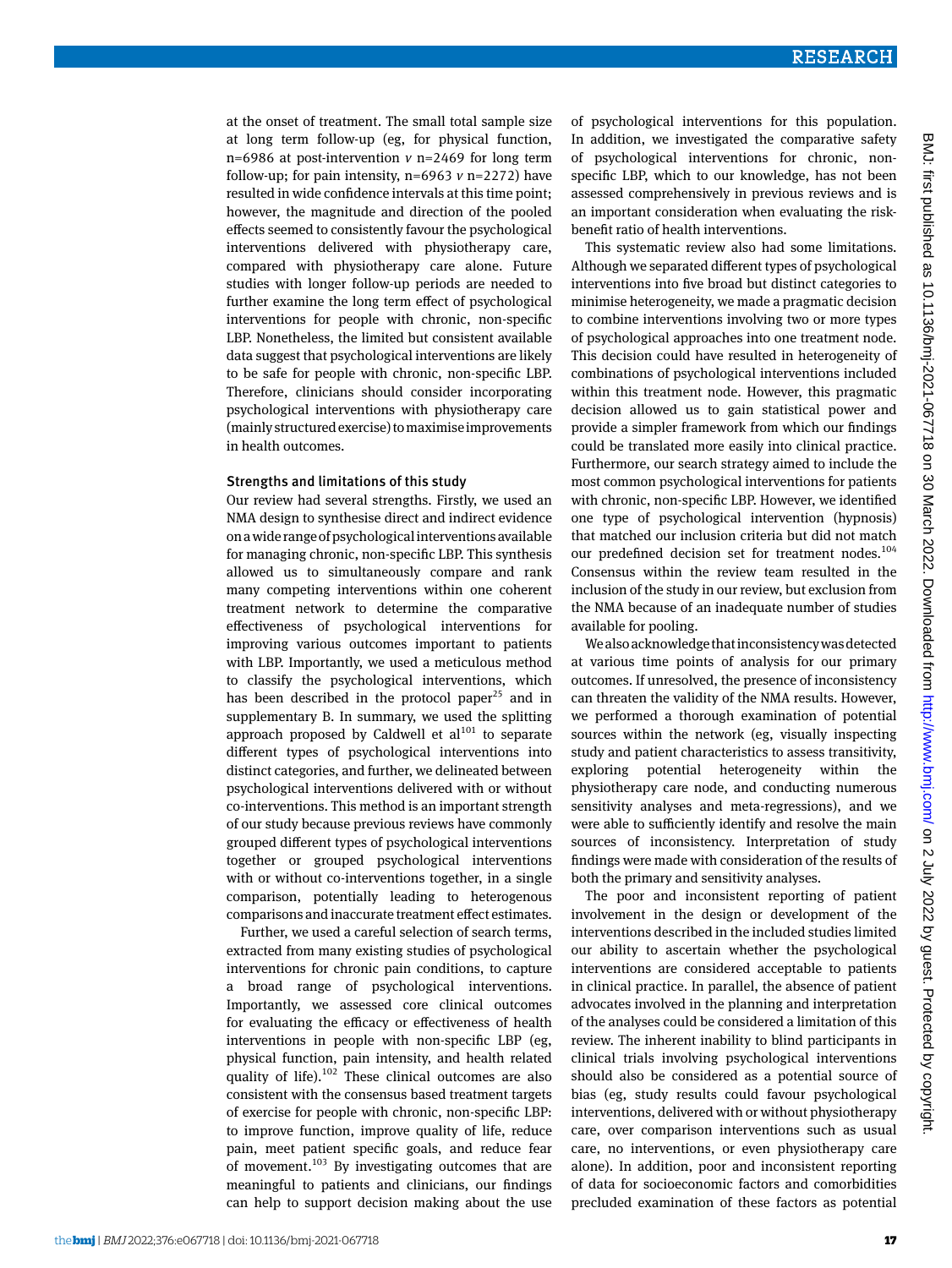effect modifiers. Furthermore, although the decision to combine exercise, passive therapy, and physiotherapy into one node was pragmatic (that is, reflecting clinical practice), heterogeneity within the node was a potential limitation. However, we concluded that this potential heterogeneity was unlikely to significantly affect study results because most affected studies involved exercise only (36 (82%) of 44 studies with physiotherapy care as a co-intervention and 19 (58%) of 33 with physiotherapy care as a comparison intervention), or exercise delivered with passive therapy (six (14%) of 44 studies and nine (27%) of 33 studies, respectively).

#### Comparison with other studies

No previous studies have used NMA to synthesise evidence on psychological interventions for chronic, non-specific LBP. Although several non-Cochrane systematic and narrative reviews have explored this topic, with and without pairwise meta-analysis, many have included non-randomised trials (eg, pilot or feasibility studies), which are prone to bias. Therefore, we compared our findings with the most recent Cochrane review of behavioural interventions for chronic LBP conducted by Henschke et al in  $2010$ ,<sup>14</sup> which was an update of the Cochrane review conducted by van Tulder et al in 2000.<sup>9</sup>

The Cochrane review by Henschke et  $al<sup>14</sup>$  included 30 randomised controlled trials and evaluated three types of behavioural therapies for chronic LBP: operant, cognitive, and respondent therapies. The review found that behavioural therapy delivered with physiotherapy and back education was not more effective than was physiotherapy care and back education alone for pain relief and physical function over the short to intermediate term. The review also found low to moderate quality evidence that behavioural therapy and group exercise did not differ significantly in reducing pain intensity. However, several methodological differences between our reviews made comparisons of findings difficult. Firstly, Henschke et  $al^{14}$  grouped psychological interventions, delivered alone or with non-psychological cointerventions, together within one comparison. For example, Henschke et  $al<sup>14</sup>$  combined studies of cognitive behavioural therapy alone with studies of cognitive behavioural therapy with a structured exercise programme or as part of a multidisciplinary rehabilitation programme.<sup>14</sup> In contrast, we delineated between cognitive behavioural therapy alone, and cognitive behavioural therapy with physiotherapy care co-interventions (mainly structured exercise), given that physiotherapy care and psychological interventions are traditionally delivered by distinct professions with different registration and training requirements. These professions are also governed by different hierarchical and interprofessional relationships. We sought to evaluate whether integration of these distinct therapies together, compared with delivery of these therapies in isolation, would result in differences in effect estimates.

Secondly, Henschke et  $al<sup>14</sup>$  performed separate pairwise meta-analyses of behavioural therapies, cognitive therapy, and cognitive behavioural therapy, compared with waiting list controls. However, these authors also grouped behavioural therapies (that is, operant and respondent therapy) together with cognitive behavioural therapy into one comparison (called behavioural treatment) in separate metaanalyses comparing psychological interventions with either usual care, group exercise, or physiotherapy  $care.<sup>14</sup>$  This grouping precluded examination of the differences between behavioural therapies and cognitive behavioural therapies, compared with exercise or physiotherapy care. In our review, we considered the distinction between behavioural therapy and interventions based on cognitive behavioural therapy to be important in our review, because we aimed to contrast traditional behavioural approaches (eg, biofeedback and progressive muscle relaxation) against contemporary behavioural approaches (eg, cognitive behavioural therapy), when compared with physiotherapy care. Furthermore, the clinical goal of physiotherapy care is typically grounded in changing behaviour, mainly through the promotion of exercise or physical activity. Although physiotherapists have been shown to partially recognise the presence of cognitive, psychological, and social factors in people with LBP, many do not have the confidence to deal with them. $105$  By delineating between behavioural therapy and interventions based on cognitive behavioural therapy, we sought to provide clinicians with important insights regarding the additional benefit of incorporating cognitive strategies into treatment, to maximise health outcomes for patients with chronic LBP.

Methodological differences probably reflect the paucity of studies available at the time of publication (that is, year 2010) for Henschke et al's review.<sup>14</sup> As reported in table 2, most studies included in our review were published between 2011 and 2021. Fear avoidance, health related quality of life, intervention compliance, and safety were not analysed statistically in the previous Cochrane review.<sup>14</sup> We are not aware of any published high quality reviews directly comparing physiotherapy care with interventions based on pain education or counselling (that is, health coaching), delivered with or without a co-intervention, for people with chronic, non-specific LBP.

#### Implications for practice

Chronic pain conditions such as LBP require multimodal treatment approaches that address biopsychosocial dimensions.8 Our study fills an important gap in research by use of an NMA design to determine the comparative effectiveness, relative rankings, and safety of a wide collection of psychological interventions available for managing chronic, non-specific LBP. Firstly, our review has identified the specific types of psychological interventions that are most effective for physical function, pain intensity, and fear avoidance, in people with chronic, non-specific LBP, when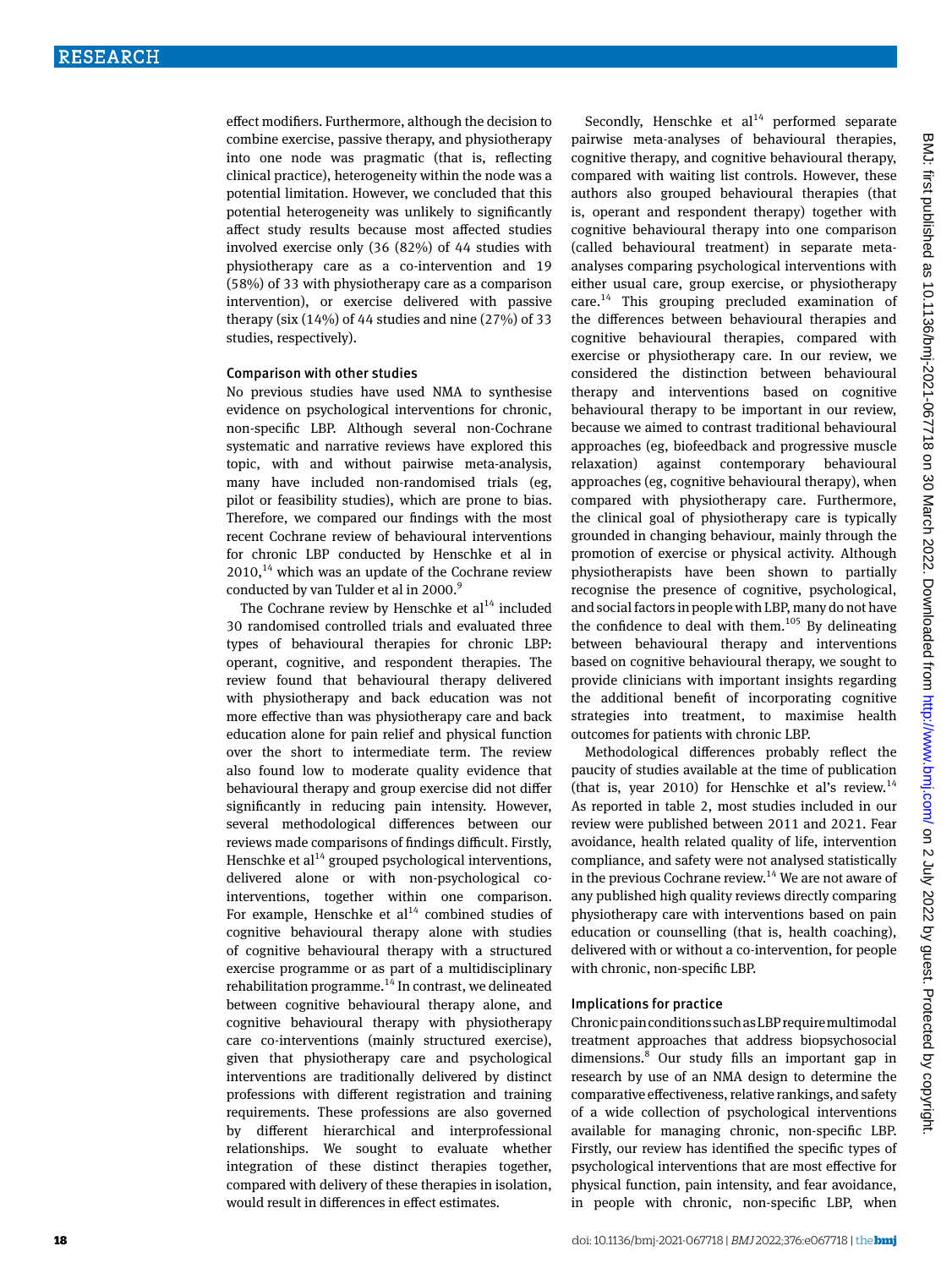combined with physiotherapy care (mainly structured exercise). We have also identified the specific types of psychological interventions that show no significant effect for these outcomes. We have shown that different types of psychological interventions are not equal in treatment effectiveness, and that the effect of treatment can differ between psychological interventions delivered alone compared with psychological interventions delivered with co-interventions (that is, mainly structured exercise). Importantly, we investigated the comparative safety of psychological interventions for this population to facilitate improved evaluation of the risk-benefit ratio of psychological interventions for chronic, non-specific LBP. Crucially, we also evaluated the comparative sustainability of treatment effectiveness for different psychological interventions. Findings from our study can be used to inform clearer guideline recommendations regarding the use of specific psychological interventions for managing chronic, non-specific LBP and support decision making for patients and clinicians.

#### For adults with chronic, non-specific LBP

Existing guidelines consistently endorse that exercise and psychosocial therapies should be prescribed for management of chronic LBP.<sup>16</sup> However, guidelines are vague regarding the comparative effectiveness, and longevity of treatment effectiveness, of different types of psychological intervention that should be recommended to patients. Furthermore, guidelines scarcely provide supporting information to help clinicians and patients decide which psychological approach should be preferentially selected (eg, the particular psychological intervention that is most beneficial for a specific health outcome).19-22 This systematic review provides evidence that the integrated delivery of psychological interventions with physiotherapy care is better than physiotherapy care alone, at least from postintervention until the short term to mid-term. Available evidence suggests that psychological interventions are safe for this population. Ultimately, the choice of psychological intervention should be selected based on the patient's primary complaint, concurrent symptoms, and their treatment goals, and should be made in conjunction with the treating clinician. An exploration of the mechanisms by which these interventions improve clinical outcomes for people with chronic LBP is beyond the scope of our review. However, co-delivery of structured exercise and psychological strategies has strong potential to help patients with building resilience and psychological flexibility to better cope (that is, selfmanage) with the physical and psychosocial challenges of living with chronic pain.106 107

#### For clinicians

Findings from our review are based on low to high quality evidence. Consistent with psychologically informed practice, an approach described more than a decade ago, $108$   $109$  our results reinforce the clinical advantages of integrating physiotherapy care with psychological strategies or interventions. Specifically, in conjunction with physiotherapy care, pain education provides the most sustainable effects for improving physical function and behavioural therapy has the most sustainable effects for reducing pain intensity. For fear avoidance, cognitive behavioural therapy with physiotherapy care might result in the most sustainable effects over time; however, pain education delivered with physiotherapy care also results in clinically important benefits of treatment that persist until short term follow-up. Based on a small number of studies, evidence is inconclusive for the effect of mindfulness or counselling based interventions, with or without physiotherapy care, on physical function, pain intensity, and fear avoidance, compared with physiotherapy care. These recommendations are made with consideration of the limited but consistent evidence regarding the safety profile of psychological interventions for people with chronic, non-specific LBP. Given that the largest effects of treatment were found at post-intervention, early screening for the presence of psychological factors in patients with chronic LBP, and integration of both therapies together at the outset of treatment, might help to maximise improvements in patient outcomes.

However, existing patterns in patient access to exercise and psychological therapies for LBP suggest that early integration of both therapies at the outset of treatment might be difficult to implement. Across global healthcare systems, direct access (that is, self-referral) to exercise providers (eg, physiotherapists, exercise physiologists, and chiropractors) or psychological services is not the routine mechanism for patients accessing these types of care.<sup>110111</sup> In contrast, patients typically access these services as secondary or tertiary care, via referral from general practitioners.<sup>110 111</sup> However, a systematic review of usual care for LBP has shown that the rate of referral to physiotherapy after consultation with a family practitioner is as low as  $14\%$  to  $27\%$ ,  $^{112}$  and in the absence of data, we postulate that the rate of referral to psychological services for LBP is even lower. Overcoming the low referral rates to exercise and psychological services, despite evidence for their effectiveness, is a challenge on its own. Furthermore, the current multidisciplinary approach towards health service delivery can impose further barriers towards early integration of both therapies. Results from an Australian survey of patients who had sought primary care treatment for LBP in the preceding year found that 28% of patients consulted between four to eight different practitioners for their  $LBP<sup>113</sup>$  Although these findings are alarming, they are not surprising given that exercise providers and psychologists traditionally operate in siloed settings, which can lead to disjointed care. Considering that poor cross disciplinary collaboration can proliferate negative perceptions from the patient about illness, delay recovery, and reduce quality of life in patients with LBP, $^{114}$  the current multidisciplinary model of care for LBP could be insufficient in meeting patient needs and is likely to be inadequate for supporting effective integration of care.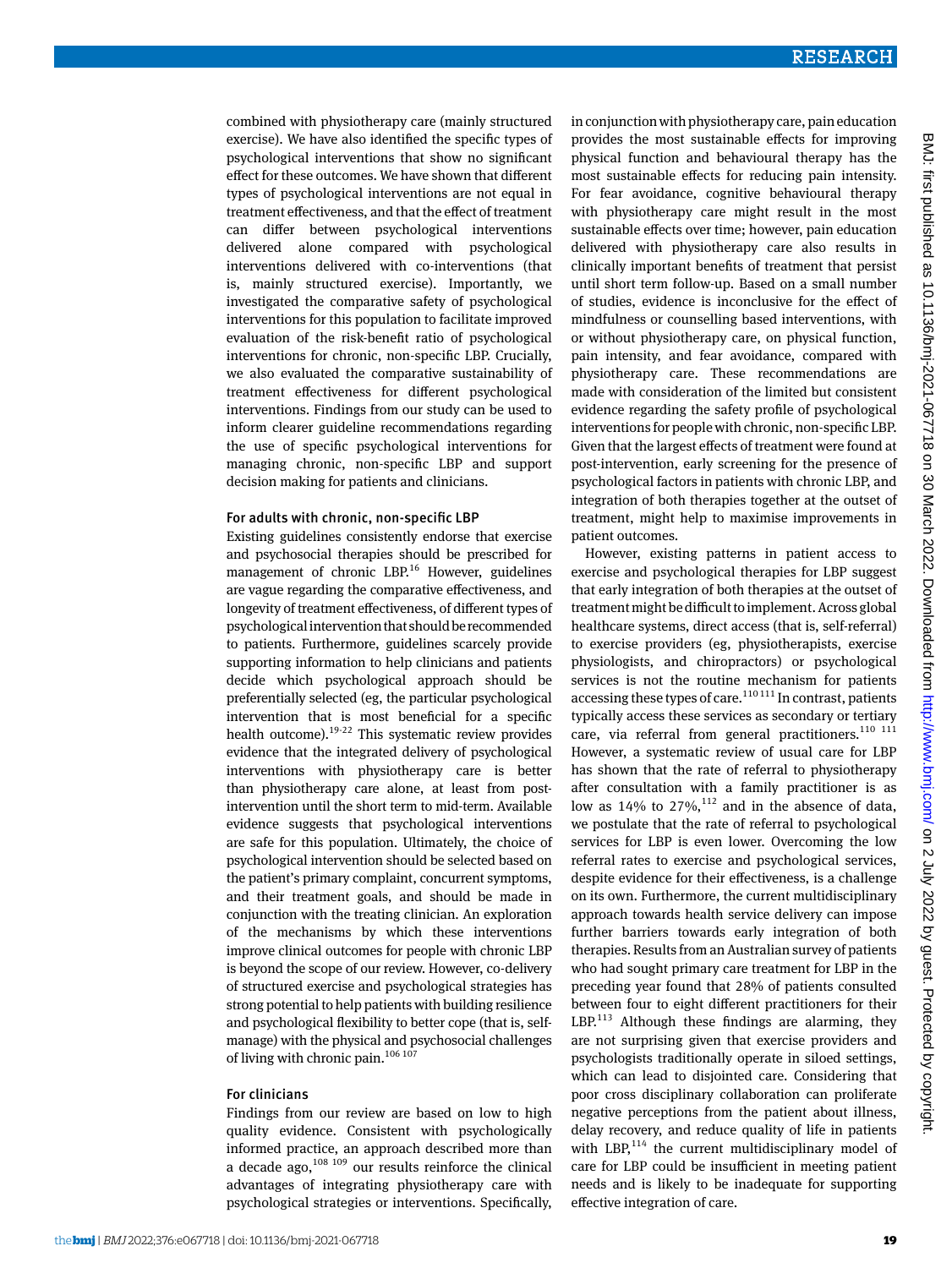To optimise co-delivery of exercise and psychological therapies at the onset of treatment, interdisciplinary or intradisciplinary approaches to treatment delivery can be feasible alternatives. In health, interdisciplinary approaches describe the co-ordination of different health disciplines working together to optimise care delivery, whereas intradisciplinary approaches describes single health disciplines blending skills within their own scope of practice, with concepts, methods, or techniques borrowed from other disciplines. The amount of evidence is growing suggesting that, in line with psychologically-informed practice, exercise providers (mainly physiotherapists) have the capacity to successfully incorporate psychological strategies into treatment for patients with musculoskeletal pain conditions.60 115 116 In clinical psychology, promotion of physical activity and movement are established as inherent components of cognitive behavioural therapy interventions for chronic pain, such as graded activity or graded exposure. A recent systematic review with an NMA of 217 randomised controlled trials has shown that patients with LBP benefit from being encouraged to perform exercises that they enjoy. $117$  Consequently, psychologists are well situated to potentially incorporate structured exercise programmes, guided by a patient's preference, into treatment. Overall, we remind exercise providers that incorporating psychological strategies into treatment is crucial for maximising physical function or reducing pain intensity and fear avoidance. We also remind psychologists that exercise is an important component of behavioural therapy or cognitive behavioural therapy, and adjunct to pain education programs. Incorporating exercise into treatment is crucial for optimising clinical improvements in people with LBP. Finally, we remind primary care practitioners that patient referrals should include recommendations for the early co-delivery of exercise and psychological therapies, ideally via an intradisciplinary approach; although, interdisciplinary care involving a coherent and coordinated effort between different disciplines might also be appropriate.

Nonetheless, we recognise that interdisciplinary or intradisciplinary approaches to treatment delivery come with their own challenges. Patients still perceive cross disciplinary care to be fragmented, and organisational support and collaboration between different health professionals is insufficient.<sup>118</sup> <sup>119</sup> Clinician perceived barriers exist regarding the incorporation of psychological strategies into clinical practice, such as insufficient knowledge, concerns with reimbursement, time constraints, and reluctance of patients to engage in these types of treatment.<sup>115 120</sup> The establishment of integrated cross disciplinary clinical networks or coordinated care pathways, or the provision of sufficient training (eg, multiday workshops co-designed with multidisciplinary input), resources,<sup>115 120</sup> mentoring, feedback,<sup>121</sup> or subsidies for clinicians, $122$  are potential strategies to overcome these challenges. However, further research involving

key stakeholders is needed to better support clinicians, health systems, and ultimately, patients with LBP.

#### Implications for research

This review has identified a need for higher quality clinical trials investigating the effectiveness of interventions based on behavioural therapy, mindfulness, and counselling for people with chronic, non-specific LBP, as the quality of existing trials is highly variable (eg, small sample sizes). Furthermore, clinical trials with longer follow-up periods, particularly beyond 12 months post-intervention, are necessary to improve evaluation of the comparative long term effectiveness of psychological interventions. In addition, the assessment and reporting of data for health related quality of life and safety across studies of psychological interventions for chronic, nonspecific LBP is highly heterogenous and generally absent, which prevented us from performing NMA for both outcomes. For health related quality of life, greater consistency in the measurement instruments used and a better understanding of the recommended administration and scoring procedures for validated instruments could improve our ability to compare findings across future studies. Nevertheless, we recognise that current tools specific for back pain or musculoskeletal conditions are scarce for assessing health related quality of life. $30123$ 

We also raise some concerns about the poor quality of safety data reporting. Most studies did not have sufficient information regarding adverse events, for relatedness (that is, whether the adverse event was a direct result of participating in the study intervention), temporality (that is, whether the adverse event occurred during the intervention period or during the follow-up period), severity (that is, mild, moderate, or severe), and independence (that is, most studies reported a total count of adverse events across the entire study population and did not report whether multiple adverse events were experienced by the same participants). A previous review of 82 National Institute for Health Research funded clinical trials investigating psychological interventions has found that adverse events are often assessed according to inappropriate criteria that are not therapy specific.<sup>124</sup> Therefore, the development and implementation of standardised reporting guidelines for adverse events that are tailored for psychological interventions might improve accuracy of reporting and synthesising  $data<sup>125</sup>$  and strengthen the risk-benefit assessment of their clinical value.

#### Conclusions

This systematic review with NMA investigated the comparative effectiveness and safety of psychological interventions for managing chronic, non-specific LBP. Compared with physiotherapy care alone (mainly structured exercise), psychological interventions are most effective for people with chronic, non-specific LBP when they are delivered in conjunction with physiotherapy care. Although the clinical effectiveness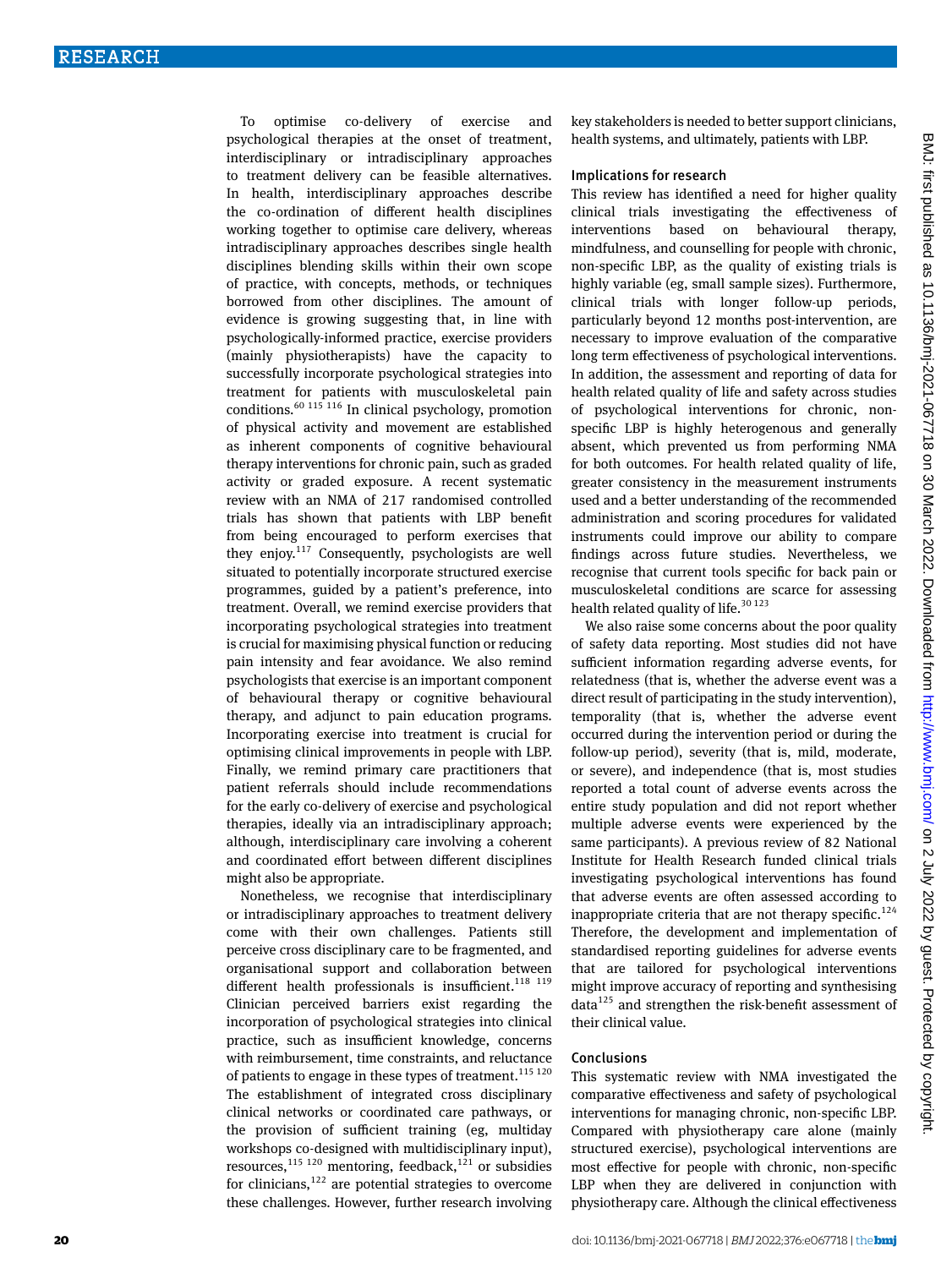of psychological interventions diminish over time, the most sustainable effects of treatment for physical function and fear avoidance are achieved with pain education programmes. The most sustainable effects of treatment for pain intensity are noted with behavioural therapy. Limited but consistent evidence suggests that psychological interventions are safe for people with chronic, non-specific LBP, and the effects of treatment are maintained at least in the short term to midterm after treatment. The comparative effectiveness of psychological intervention for improving health related quality of life is unclear owing to heterogeneity of reporting. Ultimately, to optimise improvement in patient outcomes, clinicians should consider strategies to promote early and cohesive co-delivery of structured exercise and psychological strategies or interventions together.

#### **AUTHOR AFFILIATIONS**

Sydney Musculoskeletal Health, School of Health Sciences, Charles Perkins Centre, Faculty of Medicine and Health, University of Sydney, Sydney, NSW, Australia

2 Sydney Musculoskeletal Health, The Kolling Institute, School of Health Sciences, Faculty of Medicine and Health, University of Sydney, Sydney, NSW, Australia

<sup>3</sup> Sydney Medical School, Faculty of Medicine and Health, University of Sydney, Sydney, NSW, Australia

4 Pain Management Research Institute, Kolling Institute, University of Sydney, Sydney, NSW, Australia

5 Department of Community Health and Epidemiology, Faculty of Medicine, Dalhousie University, Halifax, NS, Canada

We thank the study authors who provided data and additional information for this review. We thank Kanchana Ekanayake (Academic Liaison Librarian) for her support in preparing the search strategy. We also thank several people for providing language support: Fereshteh Pourkazemi (Farsi), Markus Hüebscher (German), Antoine Camus (French).

Contributors: EK-YH and LC ([lche4036@uni.sydney.edu.au](mailto:lche4036@uni.sydney.edu.au)) are joint corresponding authors and contributed equally to this work. EK-YH drafted the manuscript. PHF and MLF share senior authorship. EK-YH, JC, and DXMW contributed to study screening and data extraction. JC and DXMW evaluated the risk of bias within studies. EK-YH evaluated the confidence in the cumulative evidence. EK-YH and LC performed data analysis. EK-YH prepared the graphs and tables. All authors (EK-YH, LC, MS, CEA-J, JC, DXMW, JAH, MLF, and PHF) contributed substantially to revisions of the manuscript, and all authors (EK-YH, LC, MS, CEA-J, JC, DXMW, JAH, MLF, and PHF) approved the final version of the manuscript. EK-YH and LC are the guarantors. The corresponding author attests that all listed authors meet authorship criteria and that no others meeting the criteria have been omitted.

Funding: This research received no specific grant from any funding agency in the public, commercial or not-for-profit sectors. EK-YH is funded by an Australian Government Research Training Programme Scholarship. PHF and MLF are funded by National Health and Medical Research Council of Australia Research Fellowships. MS is funded by a Sydney University SOAR fellowship. LC is funded by Northern Clinical School Higher Degree Research Support Scholarship.

Competing interests: All authors have completed the ICMJE uniform disclosure form at [www.icmje.org/disclosure-of-interest/](http://www.icmje.org/disclosure-of-interest/) and declare: no support from any organisation for the submitted work; no financial relationships with any organisations that might have an interest in the submitted work in the previous three years, no other relationships or activities that could appear to have influenced the submitted work.

Ethical approval: Not required.

Data sharing: Requests for data sharing should be sent to the corresponding authors: Emma K Ho [\(emma.ho@sydney.edu.au](mailto:emma.ho@sydney.edu.au)) or Lingxiao Chen [\(lche4036@uni.sydney.edu.au\)](mailto:lche4036@uni.sydney.edu.au)

The lead authors (EK-YH and LC) affirm that the manuscript is an honest, accurate, and transparent account of the study being reported; that no important aspects of the study have been omitted; and that any discrepancies from the study as originally planned (and, if relevant, registered) have been explained.

Dissemination to participants and related patient and public communities: We will disseminate our findings to clinician and patient organisations, and through traditional media and social media outlets. Study results will be presented in a variety of national and international conferences and forums.

Provenance and peer review: Not commissioned; externally peer reviewed.

This is an Open Access article distributed in accordance with the Creative Commons Attribution Non Commercial (CC BY-NC 4.0) license, which permits others to distribute, remix, adapt, build upon this work non-commercially, and license their derivative works on different terms, provided the original work is properly cited and the use is noncommercial. See:<http://creativecommons.org/licenses/by-nc/4.0/>.

- 1 Hartvigsen J, Hancock MJ, Kongsted A, et al, Lancet Low Back Pain Series Working Group. What low back pain is and why we need to pay attention. *Lancet* 2018;391:2356-67. doi:10.1016/S0140- 6736(18)30480-X
- 2 Wertli MM, Eugster R, Held U, Steurer J, Kofmehl R, Weiser S. Catastrophizing-a prognostic factor for outcome in patients with low back pain: a systematic review. *Spine J* 2014;14:2639-57. doi:10.1016/j.spinee.2014.03.003
- 3 Pinheiro MB, Ferreira ML, Refshauge K, et al. Symptoms of depression as a prognostic factor for low back pain: a systematic review. *Spine J* 2016;16:105-16. doi:10.1016/j.spinee.2015.10.037
- 4 O'Keeffe M, George SZ, O'Sullivan PB, O'Sullivan K. Psychosocial factors in low back pain: letting go of our misconceptions can help management. *Br J Sports Med* 2019;53:793-4. doi:10.1136/ bjsports-2018-099816
- 5 Wertli MM, Rasmussen-Barr E, Held U, Weiser S, Bachmann LM, Brunner F. Fear-avoidance beliefs-a moderator of treatment efficacy in patients with low back pain: a systematic review. *Spine J* 2014;14:2658-78. doi:10.1016/j.spinee.2014.02.033
- 6 Lee H, Hübscher M, Moseley GL, et al. How does pain lead to disability? A systematic review and meta-analysis of mediation studies in people with back and neck pain. *Pain* 2015;156:988-97. doi:10.1097/j.pain.0000000000000146
- 7 Keeley P, Creed F, Tomenson B, Todd C, Borglin G, Dickens C. Psychosocial predictors of health-related quality of life and health service utilisation in people with chronic low back pain. *Pain* 2008;135:142-50. doi:10.1016/j.pain.2007.05.015
- 8 The Lancet. Rethinking chronic pain. *Lancet* 2021;397:2023. doi:10.1016/S0140-6736(21)01194-6
- 9 van Tulder MW, Ostelo R, Vlaeyen JW, Linton SJ, Morley SJ, Assendelft WJ. Behavioral treatment for chronic low back pain: a systematic review within the framework of the Cochrane Back Review Group. *Spine (Phila Pa 1976)* 2000;25:2688-99. doi:10.1097/00007632- 200010150-00024
- 10 Hoffman BM, Papas RK, Chatkoff DK, Kerns RD. Meta-analysis of psychological interventions for chronic low back pain. *Health Psychol* 2007;26:1-9. doi:10.1037/0278-6133.26.1.1
- 11 Guzmán J, Esmail R, Karjalainen K, Malmivaara A, Irvin E, Bombardier C. Multidisciplinary rehabilitation for chronic low back pain: systematic review. *BMJ* 2001;322:1511-6. doi:10.1136/ bmj.322.7301.1511
- 12 Morley S, Eccleston C, Williams A. Systematic review and metaanalysis of randomized controlled trials of cognitive behaviour therapy and behaviour therapy for chronic pain in adults, excluding headache. *Pain* 1999;80:1-13. doi:10.1016/S0304- 3959(98)00255-3
- 13 Nielson WR, Weir R. Biopsychosocial approaches to the treatment of chronic pain. *Clin J Pain* 2001;17(Suppl):S114-27. doi:10.1097/00002508-200112001-00020
- 14 Henschke N, Ostelo RW, van Tulder MW, et al. Behavioural treatment for chronic low-back pain. *Cochrane Database Syst Rev* 2010;CD002014:CD002014. doi:10.1002/14651858. CD002014.pub3
- 15 Vitoula K, Venneri A, Varrassi G, et al. Behavioral therapy approaches for the management of low back pain: an up-to-date systematic review. *Pain Ther* 2018;7:1-12. doi:10.1007/s40122- 018-0099-4
- 16 Oliveira CB, Maher CG, Pinto RZ, et al. Clinical practice guidelines for the management of non-specific low back pain in primary care: an updated overview. *Eur Spine J* 2018;27:2791-803. doi:10.1007/ s00586-018-5673-2
- 17 de Campos TF. Low back pain and sciatica in over 16s: assessment and management NICE Guideline [NG59]. *J Physiother* 2017;63:120. doi:10.1016/j.jphys.2017.02.012
- 18 Van Tulder M, Custers J, de Bie R, et al. *Clinical care guideline for nonspecific low back pain.* Belgrade: KKCZ, 2010.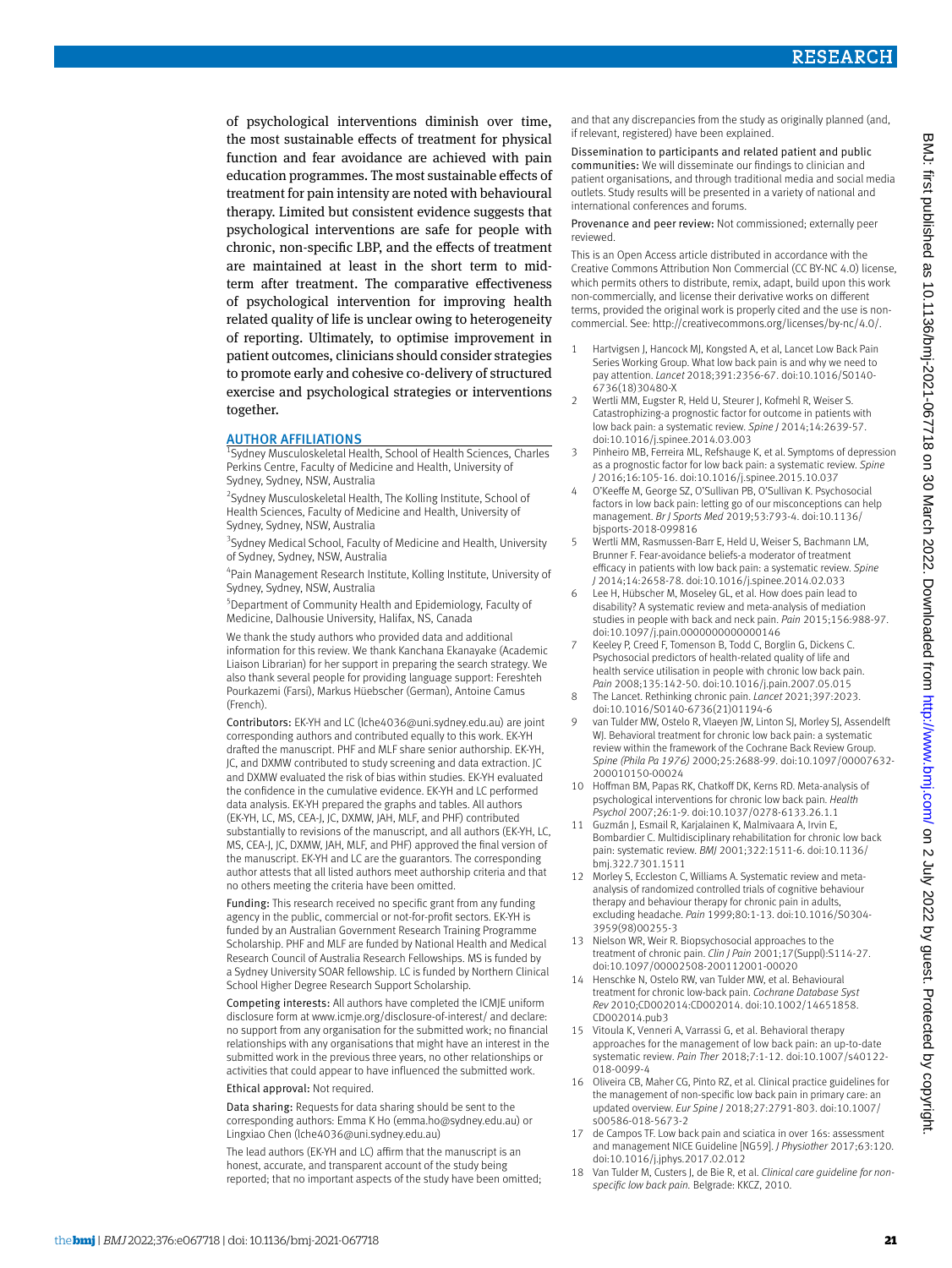- 19 Toward Optimized Practice (TOP) and Low Back Pain Working Group. *Evidence-informed primary care management of low back pain: Clinical practice guideline* . 3rd ed. Toward Optimized Practice: 2015.
- 20 Guevara-López U, Covarrubias-Gómez A, Elías-Dib J, Reyes-Sánchez A, Rodríguez-Reyna TS, Consensus Group of Practice Parameters to Manage Low Back Pain. Practice guidelines for the management of low back pain. *Cir Cir* 2011;79:264-79, 286-302
- 21 Van Wambeke P, Desomer A, Ailiet L, et al. *Low back pain and radicular pain: assessment and management.* Belgian Health Care Knowledge Centre, 2017.
- 22 Qaseem A, Wilt TJ, McLean RM, et al, Clinical Guidelines Committee of the American College of Physicians. Noninvasive treatments for acute, subacute, and chronic low back pain: a clinical practice guideline from the American College of Physicians. *Ann Intern Med* 2017;166:514-30. doi:10.7326/M16-2367
- 23 Moher D, Liberati A, Tetzlaff J, Altman DG, PRISMA Group. Preferred reporting items for systematic reviews and meta-analyses: the PRISMA statement. *Ann Intern Med* 2009;151:264-9, W64. doi:10.7326/0003-4819-151-4-200908180-00135
- 24 Hutton B, Catalá-López F, Moher D. [The PRISMA statement extension for systematic reviews incorporating network meta-analysis: PRISMA-NMA]. *Med Clin (Barc)* 2016;147:262-6. doi:10.1016/j. medcli.2016.02.025
- 25 Ho E, Ferreira M, Chen L, et al. Psychological interventions for chronic non-specific low back pain: protocol of a systematic review with network meta-analysis. *BMJ Open* 2020;10:e034996. doi:10.1136/ bmjopen-2019-034996
- 26 Higgins J, Thomas J, eds. Chapter 6: Choosing effect measures and computing estimates of effect. In: *Cochrane Handbook Systematic Reviews of Interventions version 6.0* . Cochrane, 2021. [www.training.](http://www.training.cochrane.org/handbook) [cochrane.org/handbook.](http://www.training.cochrane.org/handbook)
- 27 Savigny P, Kuntze S, Watson P, et al. *Low back pain: early management of persistent non-specific low back pain.* National Collaborating Centre for Primary Care, 2009:14.
- 28 Analytics C. Endnote X9. 2020.<br>29 Covidence. Covidence systema
- Covidence. Covidence systematic review software: Veritas Health Innovation. Melbourne, Australia.
- 30 Chiarotto A, Boers M, Deyo RA, et al. Core outcome measurement instruments for clinical trials in nonspecific low back pain. *Pain* 2018;159:481-95. doi:10.1097/j.pain.0000000000001117
- 31 Clement RC, Welander A, Stowell C, et al. A proposed set of metrics for standardized outcome reporting in the management of low back pain. *Acta Orthop* 2015;86:523-33. doi:10.3109/17453674.2015. 1036696
- 32 George SZ, Valencia C, Beneciuk JM. A psychometric investigation of fear-avoidance model measures in patients with chronic low back pain. *J Orthop Sports Phys Ther* 2010;40:197-205. doi:10.2519/ jospt.2010.3298
- 33 Sterne JAC, Savović J, Page MJ, et al. RoB 2: a revised tool for assessing risk of bias in randomised trials. *BMJ* 2019;366:l4898. doi:10.1136/bmj.l4898
- 34 Higgins JP, Sterne JA, Savovic J, et al. A revised tool for assessing risk of bias in randomized trials. *Cochrane Database Syst Rev* 2016;10:29-31.
- 35 Institute of Social and Preventive Medicine. CINeMA: Confidence in Network Meta-Analysis University of Bern; 2017. [https://cinema.](https://cinema.ispm.unibe.ch/) [ispm.unibe.ch/](https://cinema.ispm.unibe.ch/).
- 36 Anheyer D, Haller H, Barth J, Lauche R, Dobos G, Cramer H. Mindfulness-based stress reduction for treating low back pain: a systematic review and meta-analysis. *Ann Intern Med* 2017;166:799-807. doi:10.7326/M16-1997
- 37 Semple RJ. Does mindfulness meditation enhance attention? A randomized controlled trial. *Mindfulness* 2010;1:121-30. doi:10.1007/s12671-010-0017-2
- Holden J, Davidson M, O'Halloran PD. Health coaching for low back pain: a systematic review of the literature. *Int J Clin Pract* 2014;68:950-62. doi:10.1111/ijcp.12444
- Boehmer KR, Barakat S, Ahn S, Prokop LJ, Erwin PJ, Murad MH. Health coaching interventions for persons with chronic conditions: a systematic review and meta-analysis protocol. *Syst Rev* 2016;5:146. doi:10.1186/s13643-016-0316-3
- 40 Louw A, Diener I, Landers MR, Puentedura EJ. Preoperative pain neuroscience education for lumbar radiculopathy: a multicenter randomized controlled trial with 1-year follow-up. *Spine (Phila Pa 1976)* 2014;39:1449-57. doi:10.1097/BRS.0000000000000444
- 41 IntHout J, Ioannidis JP, Borm GF. The Hartung-Knapp-Sidik-Jonkman method for random effects meta-analysis is straightforward and considerably outperforms the standard DerSimonian-Laird method. *BMC Med Res Methodol* 2014;14:25. doi:10.1186/1471-2288- 14-25
- 42 Suzuki H, Aono S, Inoue S, et al. Clinically significant changes in pain along the Pain Intensity Numerical Rating Scale in patients with chronic low back pain. *PLoS One* 2020;15:e0229228. doi:10.1371/ journal.pone.0229228
- 43 Higgins J, Thomas J, eds. Chapter 15: Interpreting results and drawing conclusions. In: *Cochrane Handbook Systematic Reviews of Interventions version 6.0.* Cochrane, 2021, [www.training.cochrane.](http://www.training.cochrane.org/handbook) [org/handbook.](http://www.training.cochrane.org/handbook)
- 44 Cohen J. *Statistical power analysis for the behavioral sciences.* Erlbaum, 1988.
- 45 Murad MH, Wang Z, Chu H, Lin L. When continuous outcomes are measured using different scales: guide for meta-analysis and interpretation. *BMJ* 2019;364:k4817. doi:10.1136/bmj.k4817
- Lamb SE, Hansen Z, Lall R, et al, Back Skills Training Trial investigators. Group cognitive behavioural treatment for low-back pain in primary care: a randomised controlled trial and costeffectiveness analysis. *Lancet* 2010;375:916-23. doi:10.1016/ S0140-6736(09)62164-4
- 47 Stata Statistical Software. *Release 14.* StataCorp LP, 2015.
- 48 Higgins JP, Jackson D, Barrett JK, Lu G, Ades AE, White IR. Consistency and inconsistency in network meta-analysis: concepts and models for multi-arm studies. *Res Synth Methods* 2012;3:98-110. doi:10.1002/jrsm.1044
- 49 Bucher HC, Guyatt GH, Griffith LE, Walter SD. The results of direct and indirect treatment comparisons in meta-analysis of randomized controlled trials. *J Clin Epidemiol* 1997;50:683-91. doi:10.1016/ S0895-4356(97)00049-8
- 50 Chaimani A, Salanti G. Using network meta-analysis to evaluate the existence of small-study effects in a network of interventions. *Res Synth Methods* 2012;3:161-76. doi:10.1002/jrsm.57
- 51 Higgins J, Thomas J, eds. Chapter 10: Analysing data and undertaking meta-analyses. In: *Cochrane Handbook Systematic Reviews of Interventions version 6.0* . Cochrane, 2021. [www.training.cochrane.](http://www.training.cochrane.org/handbook) [org/handbook.](http://www.training.cochrane.org/handbook)
- 52 Chou R, Deyo R, Friedly J, et al. Nonpharmacologic Therapies for Low Back Pain: A Systematic Review for an American College of Physicians Clinical Practice Guideline. *Ann Intern Med* 2017;166:493-505. doi:10.7326/M16-2459
- 53 Barone Gibbs B, Hergenroeder AL, Perdomo SJ, Kowalsky RJ, Delitto A, Jakicic JM. Reducing sedentary behaviour to decrease chronic low back pain: the stand back randomised trial. *Occup Environ Med* 2018;75:321-7. doi:10.1136/ oemed-2017-104732
- 54 Rizzo RRN, Medeiros FC, Pires LG, et al. Hypnosis Enhances the Effects of Pain Education in Patients With Chronic Nonspecific Low Back Pain: A Randomized Controlled Trial. *J Pain* 2018;19:1103. e1-9. doi:10.1016/j.jpain.2018.03.013
- 55 Krein SL, Kadri R, et al, Hughes M. Pedometer-based internetmediated intervention for adults with chronic low back pain: randomized controlled trial. *J Med Internet Res* 2013;15:e181. doi:10.2196/jmir.2605
- 56 Magnussen L, Strand LI, Skouen JS, Eriksen HR. Motivating disability pensioners with back pain to return to work--a randomized controlled trial. *J Rehabil Med* 2007;39:81-7. doi:10.2340/16501977-0004
- 57 Schaller A, Dintsios C-M, Icks A, Reibling N, Froboese I. Promoting physical activity in low back pain patients: six months follow-up of a randomised controlled trial comparing a multicomponent intervention with a low intensity intervention. *Clin Rehabil* 2016;30:865-77. doi:10.1177/0269215515618730
- 58 Gannon J, Atkinson JH, Chircop-Rollick T, et al. Telehealth therapy effects of nurses and mental health professionals from 2 randomized controlled trials for chronic back pain. *Clin J Pain* 2019;35:295-303. doi:10.1097/AJP.0000000000000678
- 59 Macedo LG, Latimer J, Maher CG, et al. Effect of motor control exercises versus graded activity in patients with chronic nonspecific low back pain: a randomized controlled trial. *Phys Ther* 2012;92:363-77. doi:10.2522/ptj.20110290
- 60 Godfrey E, Wileman V, Galea Holmes M, et al. Physical therapy informed by acceptance and commitment therapy (PACT) versus usual care physical therapy for adults with chronic low back pain: a randomized controlled trial. *J Pain* 2020;21:71-81. doi:10.1016/j. jpain.2019.05.012
- 61 Mehling WE, Hamel KA, Acree M, Byl N, Hecht FM. Randomized, controlled trial of breath therapy for patients with chronic low-back pain. *Altern Ther Health Med* 2005;11:44-52. doi:10.1016/j. jbmt.2005.09.003
- 62 Yao C, Li Z, Zhang S, Wu Z, Zhu Q, Fang L. Effects of Wuqinxi in the Patients with Chronic Low Back Pain: A Randomized Controlled Trial. *Evid Based Complement Alternat Med* 2020;2020:1428246-46. doi:10.1155/2020/1428246
- 63 Harris A, Moe TF, Eriksen HR, et al. Brief intervention, physical exercise and cognitive behavioural group therapy for patients with chronic low back pain (The CINS trial). *Eur J Pain* 2017;21:1397-407. doi:10.1002/ejp.1041
- Woods MP, Asmundson GJG. Evaluating the efficacy of graded in vivo exposure for the treatment of fear in patients with chronic back pain: a randomized controlled clinical trial. *Pain* 2008;136:271-80. doi:10.1016/j.pain.2007.06.037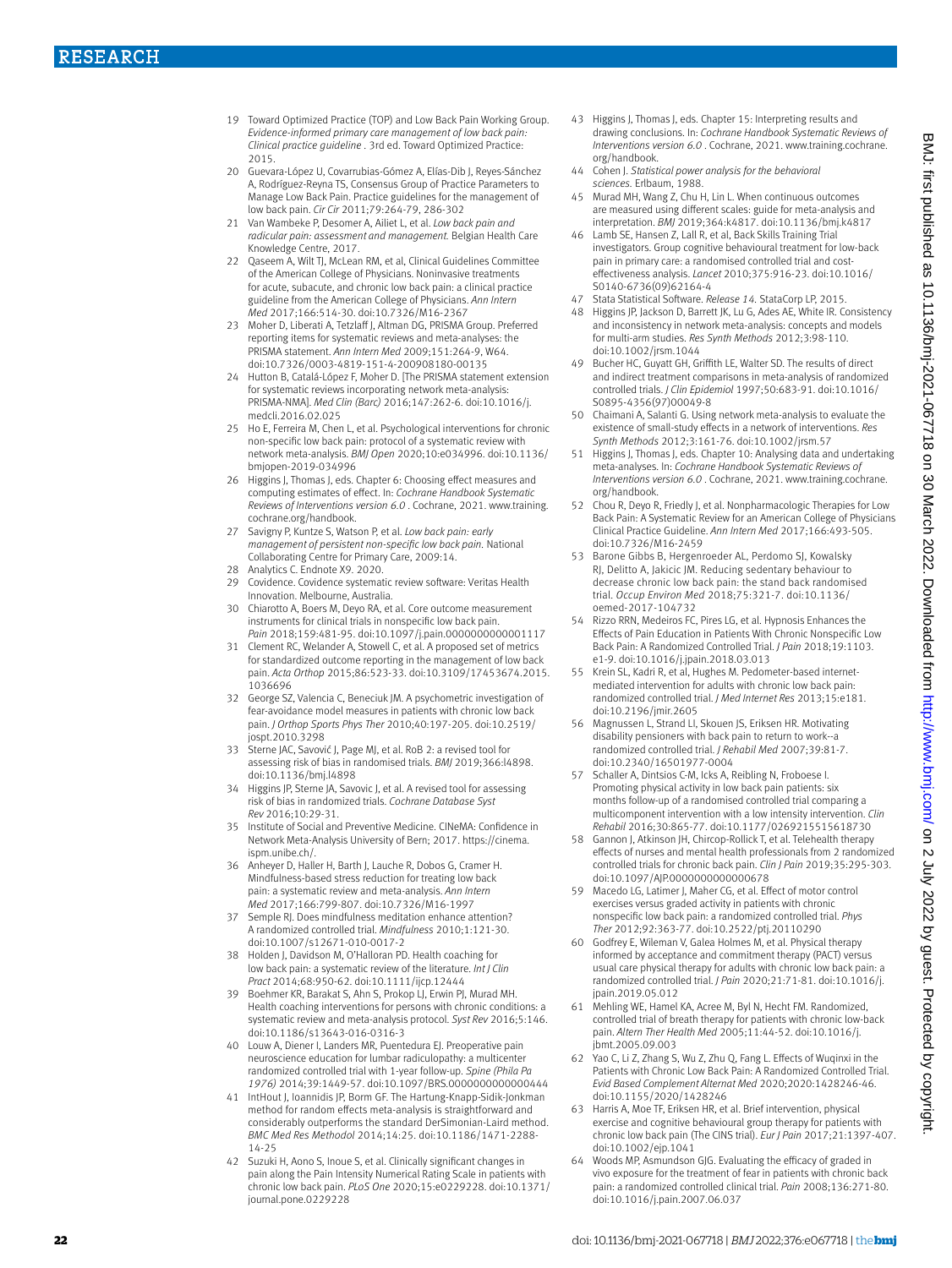- 65 Smeets RJEM, Vlaeyen JWS, Hidding A, Kester ADM, van der Heijden GJMG, Knottnerus AL Chronic low back pain: physical training, graded activity with problem solving training, or both? The one-year post-treatment results of a randomized controlled trial. *Pain* 2008;134:263-76. doi:10.1016/j.pain.2007.04.021
- 66 Tekur P, Singphow C, Nagendra HR, Raghuram N. Effect of shortterm intensive yoga program on pain, functional disability and spinal flexibility in chronic low back pain: a randomized control study. *J Altern Complement Med* 2008;14:637-44. doi:10.1089/ acm.2007.0815
- Gardner T, Refshauge K, McAuley J, Hübscher M, Goodall S, Smith L. Combined education and patient-led goal setting intervention reduced chronic low back pain disability and intensity at 12 months: a randomised controlled trial. *Br J Sports Med* 2019;53:1424-31. doi:10.1136/bjsports-2018-100080
- 68 Leeuw M, Goossens MEJB, van Breukelen GJP, et al. Exposure in vivo versus operant graded activity in chronic low back pain patients: results of a randomized controlled trial. *Pain* 2008;138:192-207. doi:10.1016/j.pain.2007.12.009
- Ünal M, Evci K E, Kocatürk M, Algun ZC. Investigating the effects of myofascial induction therapy techniques on pain, function and quality of life in patients with chronic low back pain. *J Bodyw Mov Ther* 2020;24:188-95. doi:10.1016/j.jbmt.2020.07.014
- 70 Nicholas MK, Wilson PH, Goyen J. Operant-behavioural and cognitive-behavioural treatment for chronic low back pain. *Behav Res Ther* 1991;29:225-38. doi:10.1016/0005-7967(91)90112-G
- 71 Poole H, Glenn S, Murphy P. A randomised controlled study of reflexology for the management of chronic low back pain. *Eur J Pain* 2007;11:878-87. doi:10.1016/j.ejpain.2007.01.006
- 72 Turner JA. Comparison of group progressive-relaxation training and cognitive-behavioral group therapy for chronic low back pain. *J Consult Clin Psychol* 1982;50:757-65. doi:10.1037/0022-006X.50.5.757
- 73 Turner JA, Clancy S, McQuade KJ, Cardenas DD. Effectiveness of behavioral therapy for chronic low back pain: a component analysis. *J Consult Clin Psychol* 1990;58:573-9. doi:10.1037/0022- 006X.58.5.573
- Turner JA, Jensen MP. Efficacy of cognitive therapy for chronic low back pain. *Pain* 1993;52:169-77. doi:10.1016/0304- 3959(93)90128-C
- Lambeek LC, van Mechelen W, Knol DL, Loisel P, Anema JR. Randomised controlled trial of integrated care to reduce disability from chronic low back pain in working and private life. *BMJ* 2010;340:c1035. doi:10.1136/bmj.c1035
- 76 Gould HM, Atkinson JH, Chircop-Rollick T, et al. A randomized placebo-controlled trial of desipramine, cognitive behavioral therapy, and active placebo therapy for low back pain. *Pain* 2020;161:1341- 9. doi:10.1097/j.pain.0000000000001834
- Lorig KR, Laurent DD, Deyo RA, Marnell ME, Minor MA, Ritter PL. Can a Back Pain E-mail Discussion Group improve health status and lower health care costs?: A randomized study. *Arch Intern Med* 2002;162:792-6. doi:10.1001/archinte.162.7.792
- 78 Christiansen S, Oettingen G, Dahme B, Klinger R. A short goalpursuit intervention to improve physical capacity: a randomized clinical trial in chronic back pain patients. *Pain* 2010;149:444-52. doi:10.1016/j.pain.2009.12.015
- 79 Friedrich M, Gittler G, Halberstadt Y, Cermak T, Heiller I. Combined exercise and motivation program: effect on the compliance and level of disability of patients with chronic low back pain: a randomized controlled trial. *Arch Phys Med Rehabil* 1998;79:475-87. doi:10.1016/S0003-9993(98)90059-4
- Friedrich M, Gittler G, Arendasy M, Friedrich KM. Long-term effect of a combined exercise and motivational program on the level of disability of patients with chronic low back pain. *Spine (Phila Pa 1976)* 2005;30:995-1000. doi:10.1097/01. brs.0000160844.71551.af
- 81 O'Keeffe M, O'Sullivan P, Purtill H, Bargary N, O'Sullivan K. Cognitive functional therapy compared with a group-based exercise and education intervention for chronic low back pain: a multicentre randomised controlled trial (RCT). *Br J Sports Med* 2020;54:782-9. doi:10.1136/bjsports-2019-100780
- 82 Tavafian SS, Jamshidi AR, Mohammad K. Treatment of low back pain: Second extended follow up of an original trial (NCT00600197) comparing a multidisciplinary group-based rehabilitation program with oral drug treatment alone up to 30 months. *Int J Rheum Dis* 2017;20:1910-6. doi:10.1111/1756-185X.12540
- 83 Shariat A, Alizadeh R, Moradi V, et al. The impact of modified exercise and relaxation therapy on chronic lower back pain in office workers: a randomized clinical trial. *J Exerc Rehabil* 2019;15:703-8. doi:10.12965/jer.1938490.245
- Galan-Martin MA, Montero-Cuadrado F, Lluch-Girbes E, Coca-López MC, Mayo-Iscar A, Cuesta-Vargas A. Pain neuroscience education and physical therapeutic exercise for patients with chronic spinal pain in Spanish physiotherapy primary care: a pragmatic randomized controlled trial. *J Clin Med* 2020;9:1201. doi:10.3390/ jcm9041201
- 85 Saracoglu I, Arik MI, Afsar E, et al. The short-term effects of neuroscience pain education on quality of life in patients with chronic low back pain: A single-blinded randomized controlled trial. *Fur Integr Med* 2020;33:101046. doi:10.1016/j.eujim.2019.101046
- 86 Monticone M, Ferrante S, Rocca B, Baiardi P, Dal Farra F, Foti C. Effect of a long-lasting multidisciplinary program on disability and fear-avoidance behaviors in patients with chronic low back pain: results of a randomized controlled trial. *Clin J Pain* 2013;29:929-38. doi:10.1097/AJP.0b013e31827fef7e
- 87 Monticone M, Ambrosini E, Rocca B, Cazzaniga D, Liquori V, Foti C. Group-based task-oriented exercises aimed at managing kinesiophobia improved disability in chronic low back pain. *Eur J Pain* 2016;20:541-51. doi:10.1002/ejp.756
- Vong SK, Cheing GL, Chan F, So EM, Chan CC. Motivational enhancement therapy in addition to physical therapy improves motivational factors and treatment outcomes in people with low back pain: a randomized controlled trial. *Arch Phys Med Rehabil* 2011;92:176-83. doi:10.1016/j.apmr.2010.10.016
- 89 Magalhães MO, Comachio J, Ferreira PH, Pappas E, Marques AP. Effectiveness of graded activity versus physiotherapy in patients with chronic nonspecific low back pain: midterm follow up results of a randomized controlled trial. *Braz J Phys Ther* 2018;22:82-91. doi:10.1016/j.bjpt.2017.07.002
- 90 Dufour N, Thamsborg G, Oefeldt A, Lundsgaard C, Stender S. Treatment of chronic low back pain: a randomized, clinical trial comparing group-based multidisciplinary biopsychosocial rehabilitation and intensive individual therapist-assisted back muscle strengthening exercises. *Spine (Phila Pa 1976)* 2010;35:469-76. doi:10.1097/BRS.0b013e3181b8db2e
- 91 Bendix AF, Bendix T, Labriola M, Boekgaard P. Functional restoration for chronic low back pain. Two-year follow-up of two randomized clinical trials. *Spine (Phila Pa 1976)* 1998;23:717-25. doi:10.1097/00007632-199803150-00013
- 92 Bendix AE, Bendix T, Haestrup C, Busch E. A prospective, randomized 5-year follow-up study of functional restoration in chronic low back pain patients. *Eur Spine J* 1998;7:111-9. doi:10.1007/ s005860050040
- 93 Paolucci T, Zangrando F, Iosa M, et al. Improved interoceptive awareness in chronic low back pain: a comparison of Back school versus Feldenkrais method. *Disabil Rehabil* 2017;39:994-1001. doi: 10.1080/09638288.2016.1175035
- 94 Morone NE, Greco CM, Moore CG, et al. A Mind-Body Program for Older Adults With Chronic Low Back Pain: A Randomized Clinical Trial. *JAMA Intern Med* 2016;176:329-37. doi:10.1001/ jamainternmed.2015.8033
- 95 Pires D, Cruz EB, Caeiro C. Aquatic exercise and pain neurophysiology education versus aquatic exercise alone for patients with chronic low back pain: a randomized controlled trial. *Clin Rehabil* 2015;29:538- 47. doi:10.1177/0269215514549033
- 96 Rabiei P, Sheikhi B, Letafatkar A. Comparing Pain Neuroscience Education Followed by Motor Control Exercises With Group-Based Exercises for Chronic Low Back Pain: A Randomized Controlled Trial. *Pain Pract* 2021;21:333-42. doi:10.1111/papr.12963
- 97 Siemonsma PC, Stuive I, Roorda LD, et al. Cognitive treatment of illness perceptions in patients with chronic low back pain: a randomized controlled trial. *Phys Ther* 2013;93:435-48. doi:10.2522/ptj.20110150
- 98 Sorensen PH, Bendix T, Manniche C, Korsholm L, Lemvigh D, Indahl A. An educational approach based on a non-injury model compared with individual symptom-based physical training in chronic LBP. A pragmatic, randomised trial with a one-year follow-up. *BMC Musculoskelet Disord* 2010;11:212. doi:10.1186/1471-2474-11- 212
- 99 Nguyen C, Boutron I, Rein C, et al. Intensive spa and exercise therapy program for returning to work for low back pain patients: a randomized controlled trial. *Sci Rep* 2017;7:17956-56. doi:10.1038/s41598-017-18311-z
- 100 Petrozzi MJ, Leaver A, Ferreira PH, Rubinstein SM, Jones MK, Mackey MG. Addition of MoodGYM to physical treatments for chronic low back pain: A randomized controlled trial. *Chiropr Man Therap* 2019;27:54. doi:10.1186/s12998-019-0277-4
- 101 Caldwell DM, Welton NJ. Approaches for synthesising complex mental health interventions in meta-analysis. *Evid Based Ment Health* 2016;19:16-21. doi:10.1136/eb-2015-102275
- 102 Chiarotto A, Deyo RA, et al, Terwee CB. Core outcome domains for clinical trials in non-specific low back pain. *Eur Spine J* 2015;24:1127-42. doi:10.1007/s00586-015-3892-3
- 103 Wood L, Bishop A, Lewis M, et al. Treatment targets of exercise for persistent non-specific low back pain: a consensus study. *Physiotherapy* 2021;112:78-86. doi:10.1016/j. physio.2021.03.005
- 104 Tan G, Rintala DH, Jensen MP, Fukui T, Smith D, Williams W. A randomized controlled trial of hypnosis compared with biofeedback for adults with chronic low back pain. *Eur J Pain* 2015;19:271-80. doi:10.1002/ejp.545